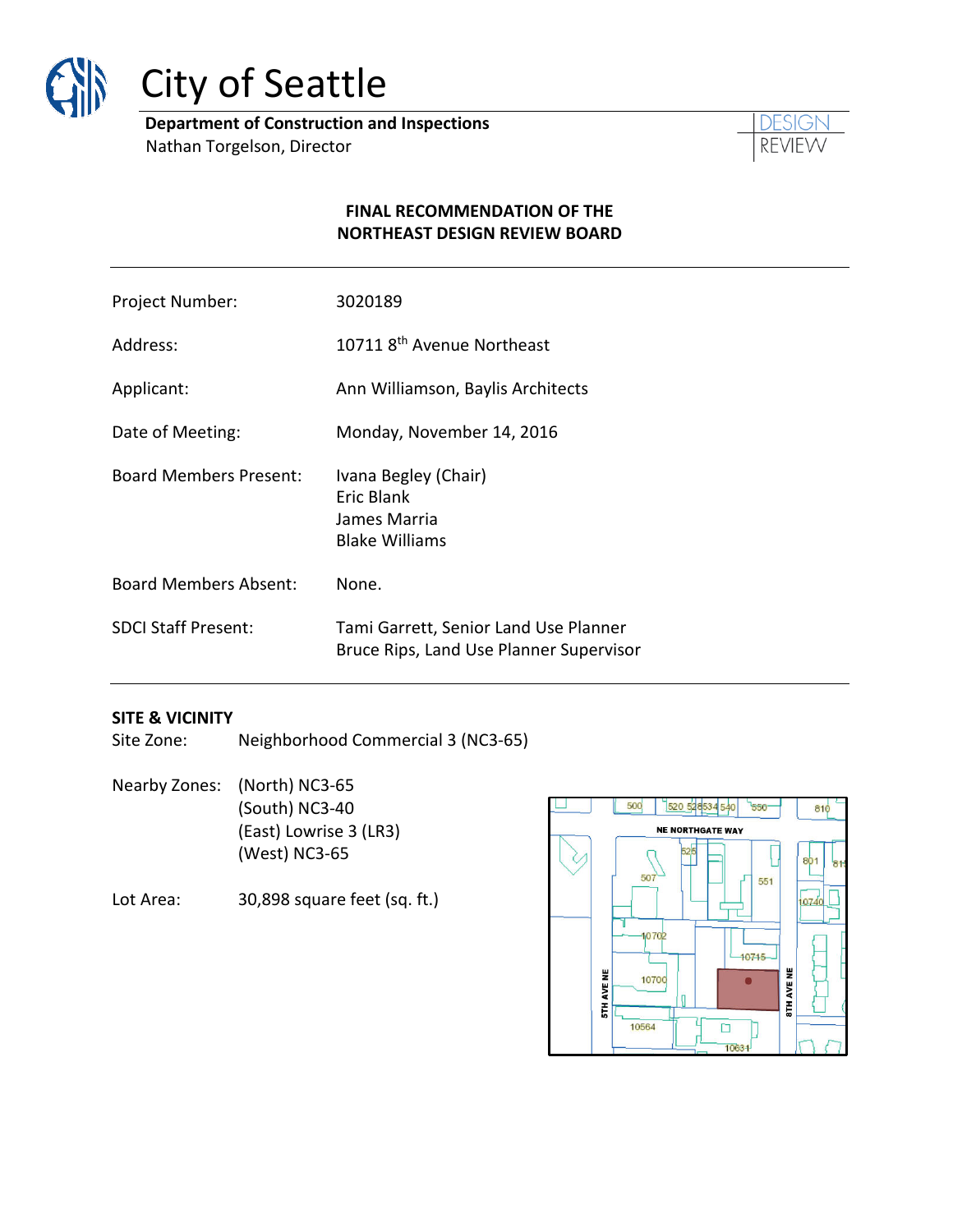## **Current Development:**

The project site is vacant property.

## **Surrounding Development and Neighborhood Character:**

Surrounding development includes commercial uses (retail, restaurant, office, etc.) to the west; a vocational school to the north; three-four story residential (apartments) developments to east; and a medical clinic (Kindred Hospital) south of the subject property. Two mixed-use commercial/residential proposals are currently under review with DPD for the two properties north of the subject site.

This mid-block site is located on the east edge of the Northgate Urban Center and in the middle of the Northgate Overlay District. The general character of this area and the surrounding blocks is a mix of retail and residential uses. The general character of this block as it continues south along 8th Avenue Northeast from Northeast Northgate Way are lower-scaled commercial buildings, three-four story residential structures and accessory surface parking areas abutting the street.

The project site is part of an identified Northgate superblock that is evolving. Area amenities surrounding the site include a City public library/community center, Northgate Mall, several retail developments, King County Metro Transit Station, Beaver Pond Natural Area of Thornton Creek, and the future Sound Transit Light Rail station.

## **Access:**

Vehicular access to the subject property is possible from both 8<sup>th</sup> Avenue Northeast and an existing ingress/egress easement at the adjacent properties immediately north and west of the project site.

## **Environmentally Critical Areas:**

The graveled project site slopes from north to south and is located in a swale with retaining walls to the north supporting an east/west through block easement connector between 5<sup>th</sup> Avenue Northeast and 8th Avenue Northeast. The entire site is mapped Environmentally Critical Area (ECA) Peat settlement prone.

## **PROJECT DESCRIPTION**

The proposed project is for the design and construction of a mixed-use commercial/residential building with five levels of residential (134 units) above ground-related commercial use (4 livework units), and two levels of enclosed parking area. All parking (121 stalls) is planned within the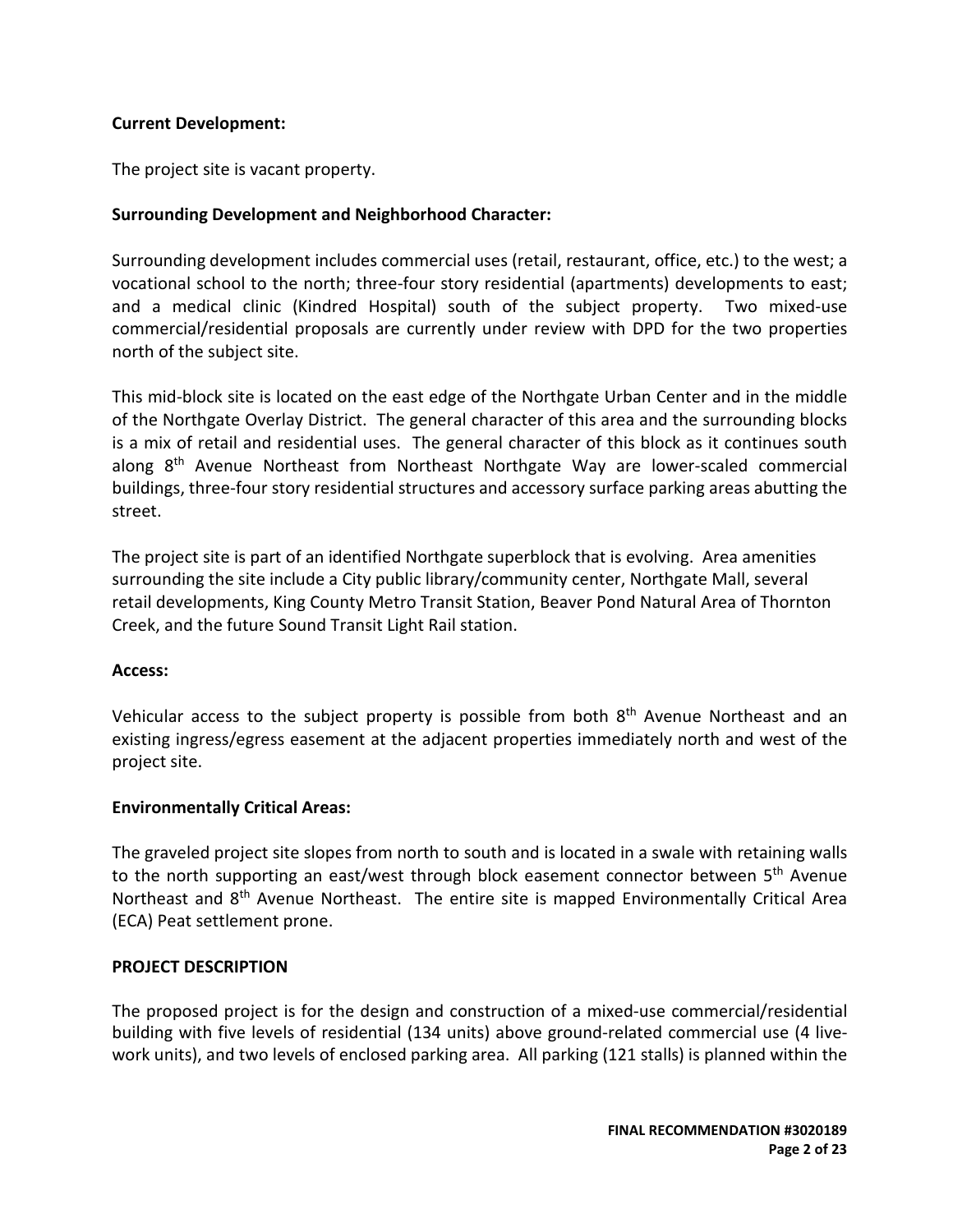structure and accessed from both 8<sup>th</sup> Avenue Northeast and an existing vehicular ingress/egress easement.

The design packet includes information presented at the meeting, and is available online by entering the project number at this website:

[http://www.seattle.gov/DPD/aboutus/news/events/DesignReview/SearchPastReviews/default.a](http://www.seattle.gov/DPD/aboutus/news/events/DesignReview/SearchPastReviews/default.aspx) [spx](http://www.seattle.gov/DPD/aboutus/news/events/DesignReview/SearchPastReviews/default.aspx)

The packet is also available to view in the file, by contacting the Public Resource Center at SDCI:

**Mailing Public Resource Center Address:** 700 Fifth Ave., Suite 2000 P.O. Box 34019 Seattle, WA 98124-4019

**Email:** [PRC@seattle.gov](mailto:PRC@seattle.gov)

## **FIRST EARLY DESIGN GUIDANCE July 6, 2015**

The project site and adjacent neighboring sites under separate ownership to the north and west are currently being reviewed under a separate land use MUP application (3018442) for a mapped rezone from NC3-40 to Neighborhood Commercial 3 (NC3-65). The applicant has outlined this information in the design packet.

#### **DESIGN DEVELOPMENT**

The following three alternative massing schemes were presented to the Board for consideration:

- "Basic" Code Compliant Scheme (Option 1) This option included 61 residential units, 15 live-work units and 123 parking stalls.
- "I-Shaped" Massing Scheme (Option 2) This option included 138 residential units, 3 livework units and 137 parking stalls.
- "U-Shaped" Massing Scheme (Option 3) This "applicant preferred" option included 148 residential units, 3 live-work units and 138 parking stalls.

All three options necessitate a code departure from street level setback requirements. An additional code departure from residential amenity area standards was identified by the applicant for Option 2.

#### **PUBLIC COMMENT**

Some members of the public attended this Early Design Review meeting. The following comments, issues and concerns were raised: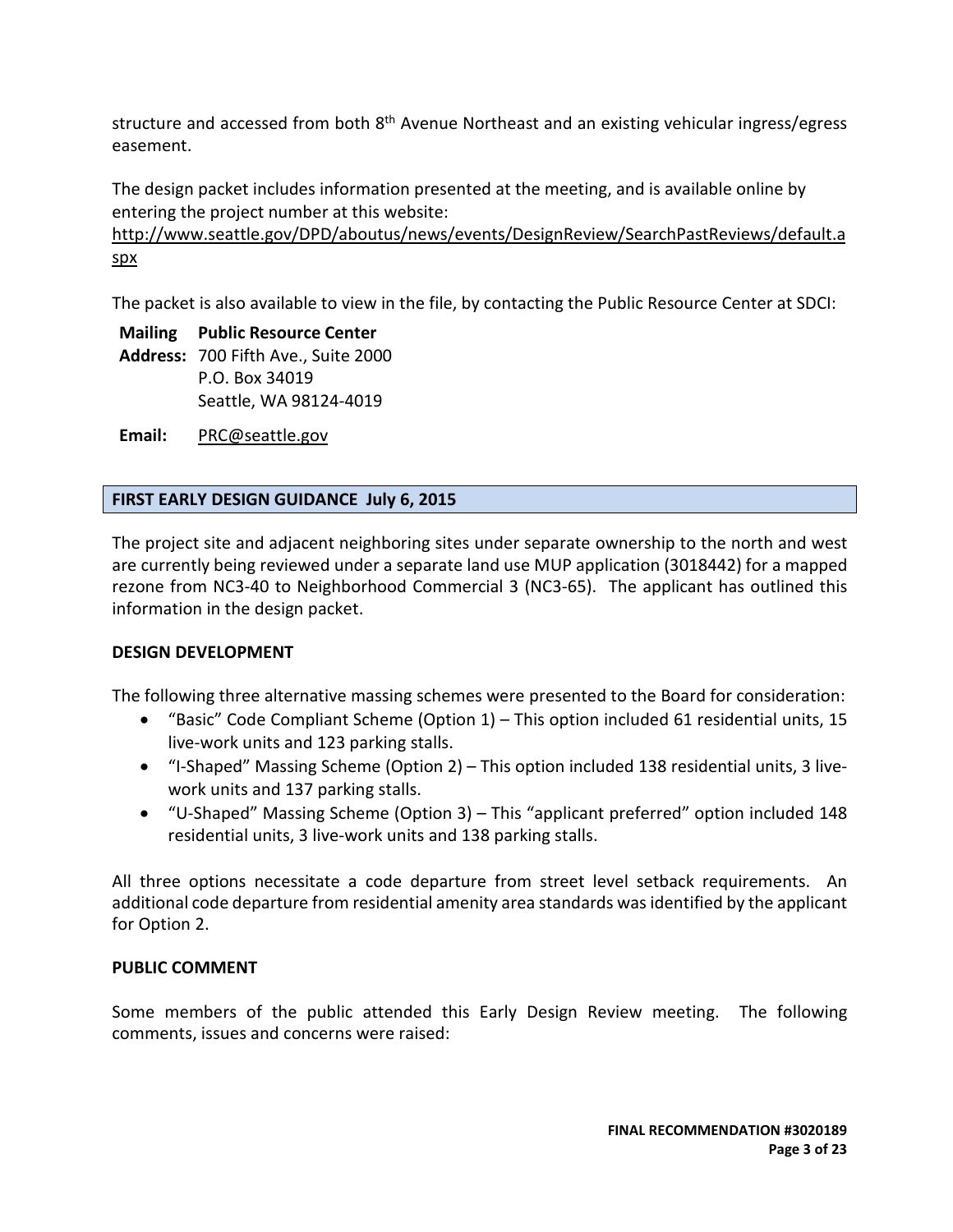- Encouraged a design that enhanced the existing mid-block connector (easement) in a meaningful way by including amenities, formalized walkways and safety measures for pedestrians.
- Stated preference for a design option that explored vehicular access solely from the easement in order to minimize pedestrian conflicts with motorists accessing parking via 8<sup>th</sup> Avenue Northeast.
- Requested that the proposed landscaping, retaining walls be low-scaled in order to allow visibility into the live-work units and enhance the pedestrian corridor.
- Appreciated that the design options included a commercial use along 8<sup>th</sup> Avenue Northeast.

All public comments submitted in writing for this project can be viewed using the following link and entering the project number:<http://web6.seattle.gov/dpd/edms/>

## **PRIORITIES & BOARD RECOMMENDATIONS**

After visiting the site, considering the analysis of the site and context provided by the proponents, and hearing public comment, the Design Review Board members provided the following siting and design guidance based on current adopted Citywide and Neighborhood-specific (Northgate) Design Guidelines.

- **1. Design Concept and Massing:** The design and siting of the new commercial/residential development should provide an appropriate transition to the less intensive zone, and be compatible with proposed and existing architectural context and character.
	- a. At the beginning of the EDG meeting, the Board Chair provided a brief overview to the Board regarding past design review board discussions about the neighboring mixedused development proposal immediately north of the project site for context.
	- b. At the EDG meeting, the Board discussed the presented design options at length and stated that there was not enough variation in the presented design options and information in the applicant's materials to warrant support of the preferred design scheme (Option 3). The Board directed the applicant to return for a second EDG meeting to further explore the following three design massing schemes: a "True Ishaped" scheme (with upper-level courtyards roughly symmetrical), an "L-shaped" scheme (with upper-level open space oriented to the southwest corner), and an "Inverted U-shaped" scheme (with centered upper-level open space oriented to the south). Board commentary regarding massing, streetscape and vehicular access are offered below. (CS2.B, CS2.C, CS2.D, CS3 NORTHGATE, DC1.IV.i NORTHGATE)

# **2. 8th Avenue Northeast Streetscape/East Frontage:**

a. The Board observed the subterranean siting for both the live-work unit entries and the residential lobby entrance below the topography along  $8<sup>th</sup>$  Avenue Northeast. The Board was concerned that this design could impact visibility of the entrances from the street and the future viability of the commercial uses in the live-work units. The Board stated theses entrances should have direct access to the grade along 8<sup>th</sup> Avenue Northeast and be distinctive between the residential and live-work uses. At the next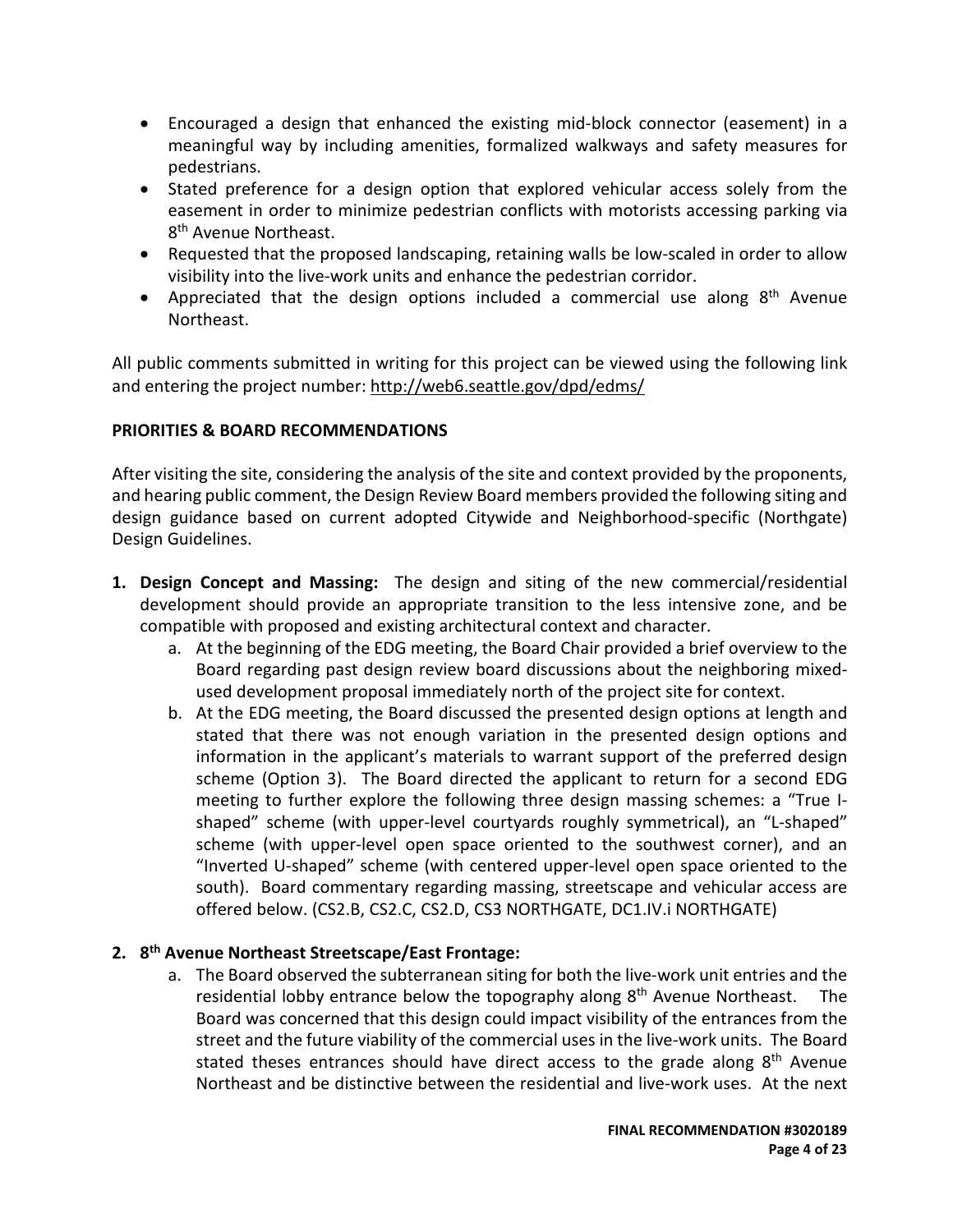EDG meeting, the Board expects to review drawings and details (finished floor levels shown in relation to sidewalk grades) to better understand how all ground-level uses/entrances will relate to the street and addressed the Board's guidance. (CS3.I.ii NORTHGATE, PL3.A, PL3.I.i NORTHGATE, PL3.V.i NORTHGATE)

- b. The Board also voiced concern about the minimal size of the residential lobby and stated that it should be more visually prominent and sized more appropriately to the amount of residential units it will serve. (PL3.B, DC1.A)
- c. The Board recognized that the proposed substantial building setback necessitated by clearance requirements from the utility poles along  $8<sup>th</sup>$  Avenue Northeast is a positive opportunity to enhance the streetscape with landscaping and ground-level pedestrian amenities. The Board expects to review further development of this space that activates the live-work street-fronts and the pedestrian streetscape. Welcoming public seating areas and swales were offered by the Board as methods to address this guidance. (PL3.I NORTHGATE, PL3.II NORTHGATE)
- d. The Board acknowledged that the commercially-zoned project site is across the street from lowrise-zoned property and stated that a step in perceived height, bulk and scale is appropriate for the eastern façade. Consequently, at the next EDG meeting, the Board expects to review massing schemes that include upper-level setbacks with the intention of reducing height, bulk and scale of the eastern façade when viewed from the residentially-zoned properties along 8<sup>th</sup> Avenue Northeast. (CS2.D, CS2.III.ii NORTHGATE)

# **3. Easement Streetscape/North Facade:**

- a. The Board commented that the north façade was unresolved and needed further study. At the next EDG meeting, the Board expects to review further development of the north façade inclusive of modulation and unit articulation in order to provide natural light and interest to a façade that will be visible by pedestrians and the adjacent development to the north. (CS1.B.2, CS2.D.5, DC2.B)
- b. The Board recognized that, due to the easement, there is both a proposed linear access along the south side the easement and a layered access from the easement to the residential units' entries that requires further refinement. It is imperative that the Board understands the overall streetscape experience along this easement which also serves as a well-traveled mid-block connection between 5<sup>th</sup> and 8<sup>th</sup> Avenue Northeast for both pedestrians and motorists. At the next EDG meeting, the Board expects to review details related to the proposed residential units' entries (stoops, ramps, patios, setbacks, landscaping/hardscape, etc.) and maneuverability along this easement (dimensioned pathways, barriers, ramps, stairs, etc.) that defines public spaces, private spaces and safety measures for both pedestrians and residents. (CS3.I NORTHGATE, PL1.B, PL1.C, PL1.II NORTHGATE, PL2.A, PL2.B)

# **4. West and South Facades:**

a. The Board reviewed the west façade and discussed the ramifications (privacy, security, etc.) of creating first floor "open one bedroom" residential units with entries abutting the neighboring surface parking area. The Board requested information (elevation views, screening, entries, etc.) about this façade at the next EDG meeting. The Board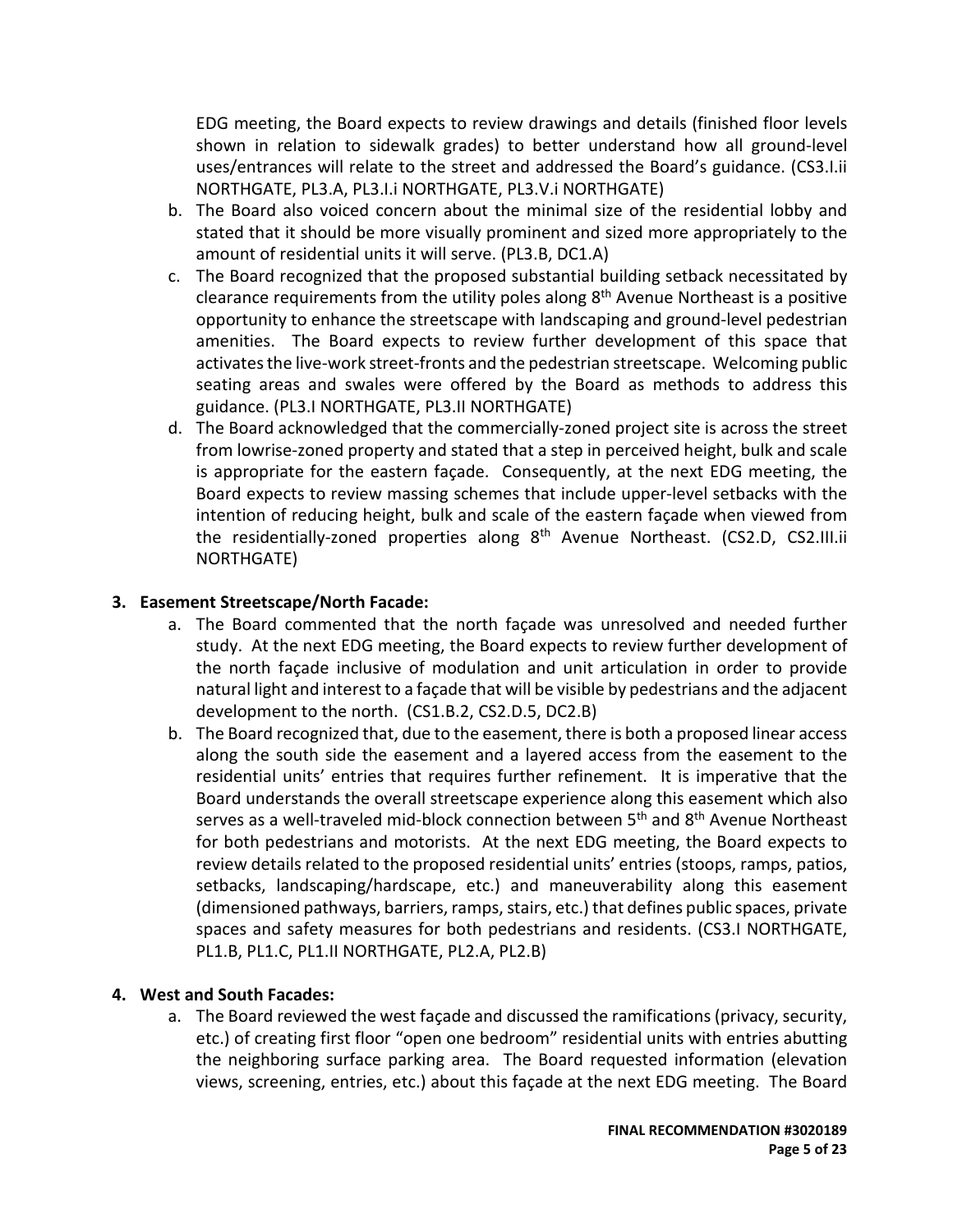discouraged a design that included live-work units oriented along the development's west facade. (PL3.A, PL3.B)

b. The Board recognized that due to the design's garage walls being within close proximity to the site's south property line, an expansive two-story concrete blank wall condition would be visible to pedestrians, motorists and neighboring properties. The Board encouraged openings/windows and other alternatives be explored and design direction to address this concern be presented at the next EDG meeting. An overreliance on the utilization of green walls was discouraged by the Board. (CS2.D.5, DC2.B)

# **5. Vehicular Parking and Access:**

a. The Board voiced opposition for a design that includes vehicular access from both the street and the existing ingress/egress easement and stated that the vehicular access should be consolidated. Situating one vehicular access entrance abutting the ingress/egress easement and installing internal vehicular ramping is preferred in order to promote a positive pedestrian streetscape on  $8<sup>th</sup>$  Avenue Northeast. (DC1.B.1, DC1.IV.i NORTHGATE)

## **SECOND EARLY DESIGN GUIDANCE August 24, 2015**

## **DESIGN DEVELOPMENT**

As requested per the Board's feedback from the first EDG meeting, the applicant presented the following three alternative massing schemes to the Board for consideration:

- "L-Shaped" Massing Scheme (Option 1) This option included 123 residential units, 3 livework units and 102 parking stalls.
- "I-Shaped" Massing Scheme (Option 2) This option included 133 residential units, 3 livework units and 106 parking stalls.
- "U-Shaped" Massing Scheme (Option 3) This "applicant preferred" option included 147 residential units, 3 live-work units and 127 parking stalls. This option was split into two schemes (3A and 3B) in order to illustrate potential ground-related floor layouts with one and two parking garage entrance variations.

All three options necessitate a code departure from street level setback requirements.

## **PUBLIC COMMENT**

No members of the public attended this Second Early Design Review meeting.

All public comments submitted in writing for this project can be viewed using the following link and entering the project number:<http://web6.seattle.gov/dpd/edms/>

## **PRIORITIES & BOARD RECOMMENDATIONS**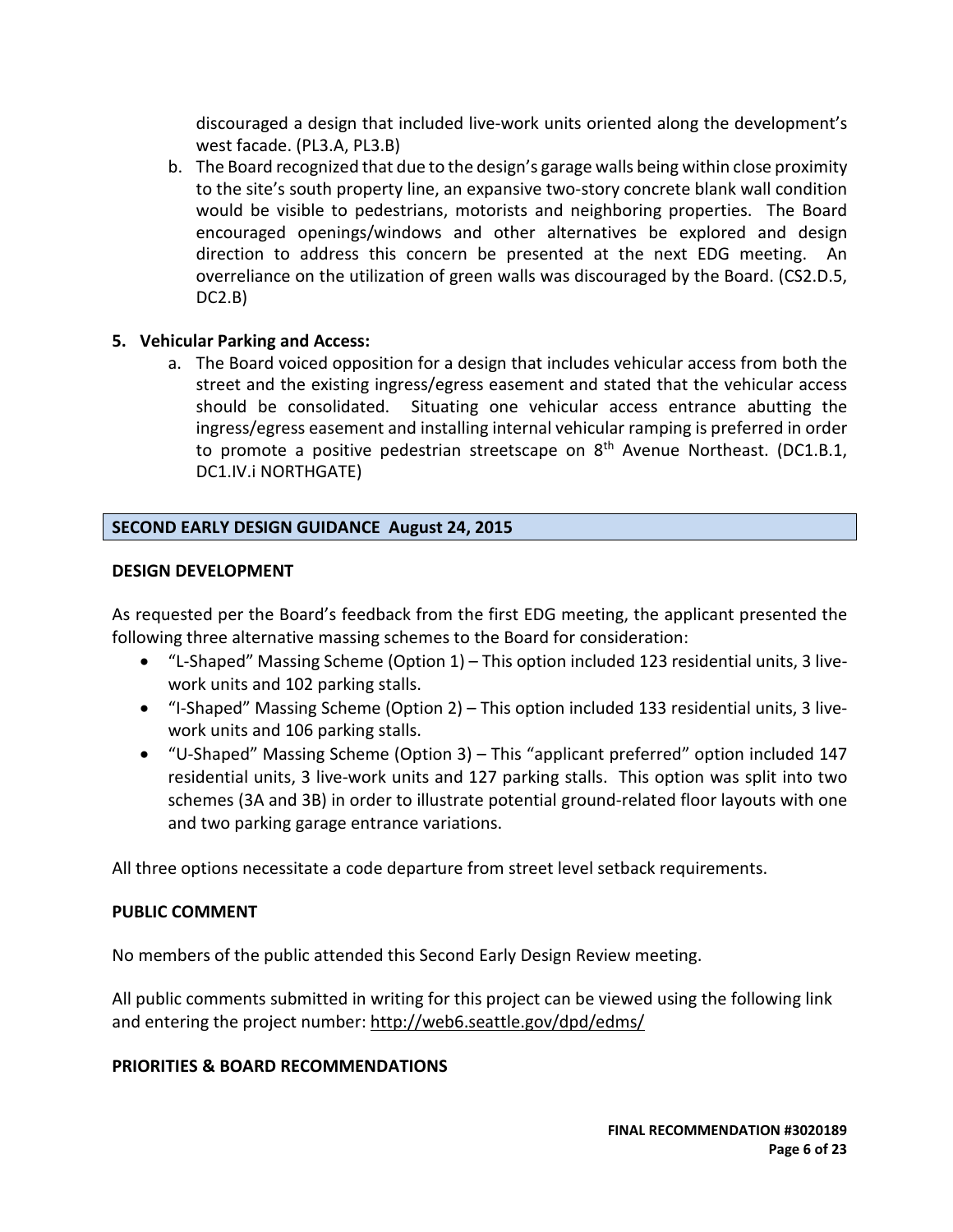After visiting the site, considering the analysis of the site and context provided by the proponents, and hearing public comment, the Design Review Board members provided the following siting and design guidance based on current adopted Citywide and Neighborhood-specific (Northgate) Design Guidelines.

- **1. Design Concept and Massing:** The design and siting of the new commercial/residential development should provide an appropriate transition to the less intensive zone, and be compatible with proposed and existing architectural context and character.
	- a. At the second EDG meeting, the Board reviewed four requested design massing schemes-Option #1 ("L-shaped" scheme), Option #2 ("True I-shaped" scheme), Option #3A ("Inverted U-shaped" scheme with one parking garage entrance and internal ramping) and Applicant Preferred Option #3B ("Inverted U-shaped" scheme with two parking garage entrances and no internal ramping).

In reviewing the four presented schemes, the Board did not support Option #1 as an optimal scheme and commented that that scheme was too "inward focused" and "would create walls."

The Board discussed at length the merits of Options #2, #3A and #3B (applicant preferred scheme) and listened to the applicant's design reasoning for support of Option #3B (establishment of an urban edge along the easement, enlarged upper-level courtyard space, enhanced parking access and quantity, and a positive response to existing and future surrounding development). Ultimately, the Board stated that a "hybrid" massing which included the upper massing illustrated for Option #2 and the lower level massing shown for Option #3B was the best response to the design guidelines. The Board recommended that the project should move forward to the Master Use Permit (MUP) submittal for the following reasons:

- The applicant's elevations and shadow studies demonstrated that the Option #2 design would better maximize daylight potential for the residential units and exterior spaces; and minimize shading onto the mid-block pedestrian/vehicular easement and proposed development north of the project site. (CS1.B, CS2.C, CS2.D)
- The Option #2 massing showed relief on both the south and north facades. Most importantly, the upper-level setback illustrated on the north façade of the Option #2 massing design significantly reduced the perceived height, bulk and scale when viewed from the lower intensive residentially-zoned properties northeast of the project site; as well as views from occupants residing at the anticipated development to the north and pedestrians utilizing the easement. The Board also felt the creation of the one-story façade at the north would be helpful in expressing the proposed ground-level residential units more appropriately. (CS2.B, CS2.C, CS2.D, CS3 NORTHGATE, DC2.A.1, DC2.B.1, DC2.II NORTHGATE)
- The Option #3B lower massing design optimizes the arrangement of groundlevel residential units at the west façade. Further Board commentary regarding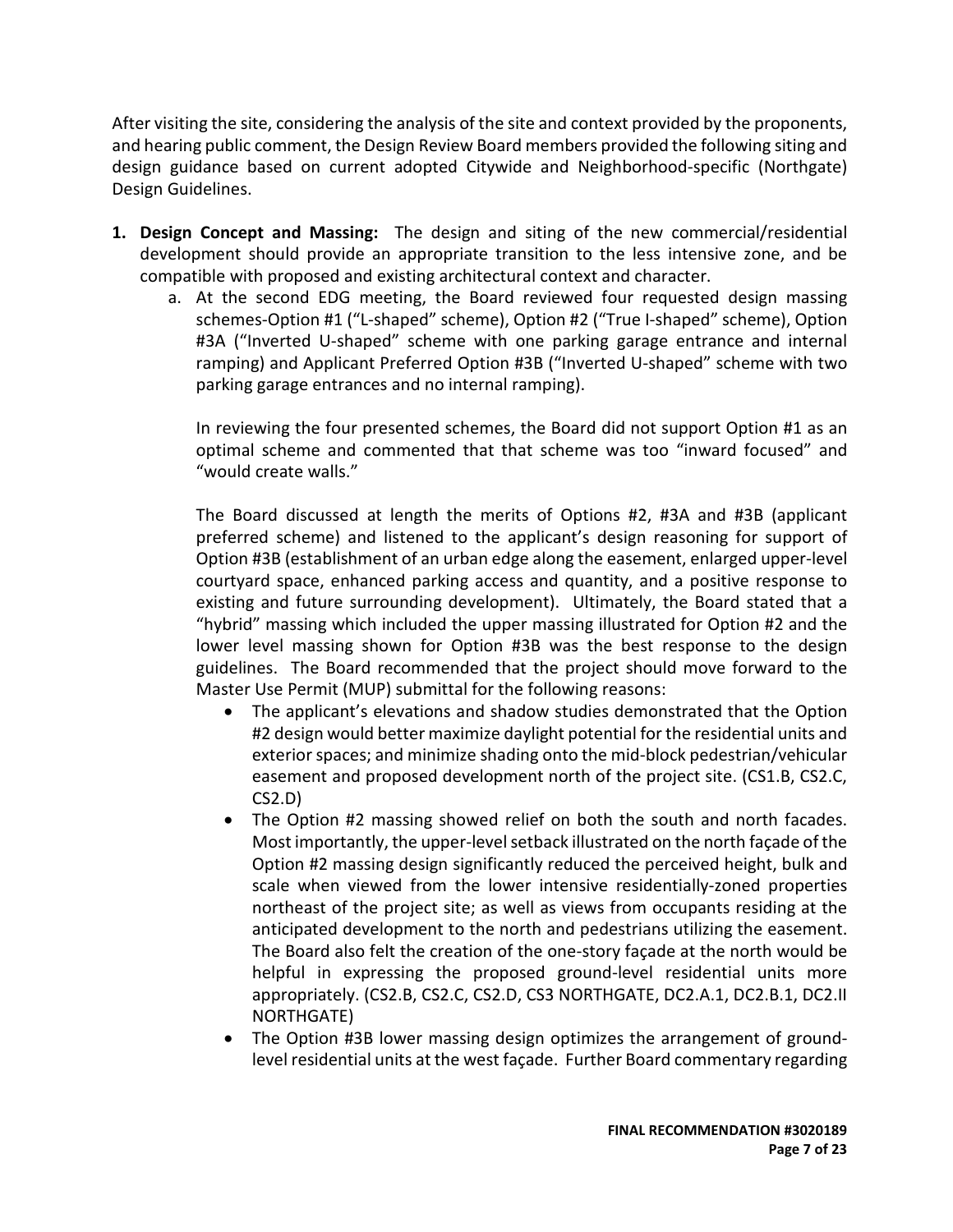vehicular access is offered below. (CS2.B, CS2.C, CS2.D, CS3 NORTHGATE, DC1.IV.i NORTHGATE)

b. The Board acknowledged that visible blank walls (south, east, and north) will need to be addressed due to their prominence and visibility from the public realm. The Board expects to review details pertaining to any landscaping and/or design treatments (texture, pattern, glazing, colors, etc.) proposed to address this concern at the next Recommendation meeting. Additional Board discussion concerning the south façade blank wall condition is noted below for item #4.b. (DC2.B)

# **2. 8th Avenue Northeast Streetscape/East Frontage:**

- a. The Board appreciated that the 8<sup>th</sup> Avenue Northeast streetscape design had been revised to no longer illustrate a subterranean siting situation for both the live-work unit entries and the residential lobby entrance: and, as presented, showed direct paths to 8<sup>th</sup> Avenue Northeast. Alternatively, the Board voiced concerns associated with the landscaping design adjacent to the vertical glazed tower element and the live-work units and felt that it was counterintuitive to have landscaping between the sidewalk and the abovementioned areas. Therefore, the Board advised that the next design iteration should include more detail and vignettes that better explain the character/topography of the streetscape and a rationale that is supported by the design guidelines, identified code requirements and design. (CS3.I.ii NORTHGATE, PL3.A, PL3.I.i NORTHGATE, PL3.V.i NORTHGATE)
- b. The Board voiced concern with siting of the electrical room because it would create a blank wall condition that is not appropriate at the building's northeast corner groundfloor and should be sited elsewhere in the building if possible. The Board stated that the future design of this northeast corner condition should activate the pedestrian nature of the easement and aid in wayfinding. The Board also felt that more study of the residential lobby area and the entry sequence should be explored further. As a result, the Board requested that the applicant explore relocating the residential lobby to the building's northeast corner and present a conceptual-level design at the Recommendation meeting identifying the advantages and/or disadvantages of this design. (PL3.B, PL3 NORTHGATE, DC1.A)
- c. In response to the requested street-level use code departure request, the Board recognized that the proposed substantial building setback necessitated by clearance requirements from the utility poles along  $8<sup>th</sup>$  Avenue Northeast is a positive opportunity to enhance the streetscape with landscaping and ground-level pedestrian amenities. At the Recommendation meeting, the Board expects to review further development of this space that activates the live-work street-fronts and the pedestrian streetscape. Welcoming public seating areas and swales were offered by the Board as methods to address this guidance. (PL3.I NORTHGATE, PL3.II NORTHGATE) (See Departure #1)
- d. The Board was pleased that all of the presented massing schemes showed an eastern façade inclusive of upper-level setbacks. The Board felt that this response to Board feedback at the first EDG meeting regarding reducing the height, bulk and scale of the eastern façade when viewed from the residentially-zoned properties along 8<sup>th</sup> Avenue Northeast was appropriate. (CS2.D, CS2.III.ii NORTHGATE)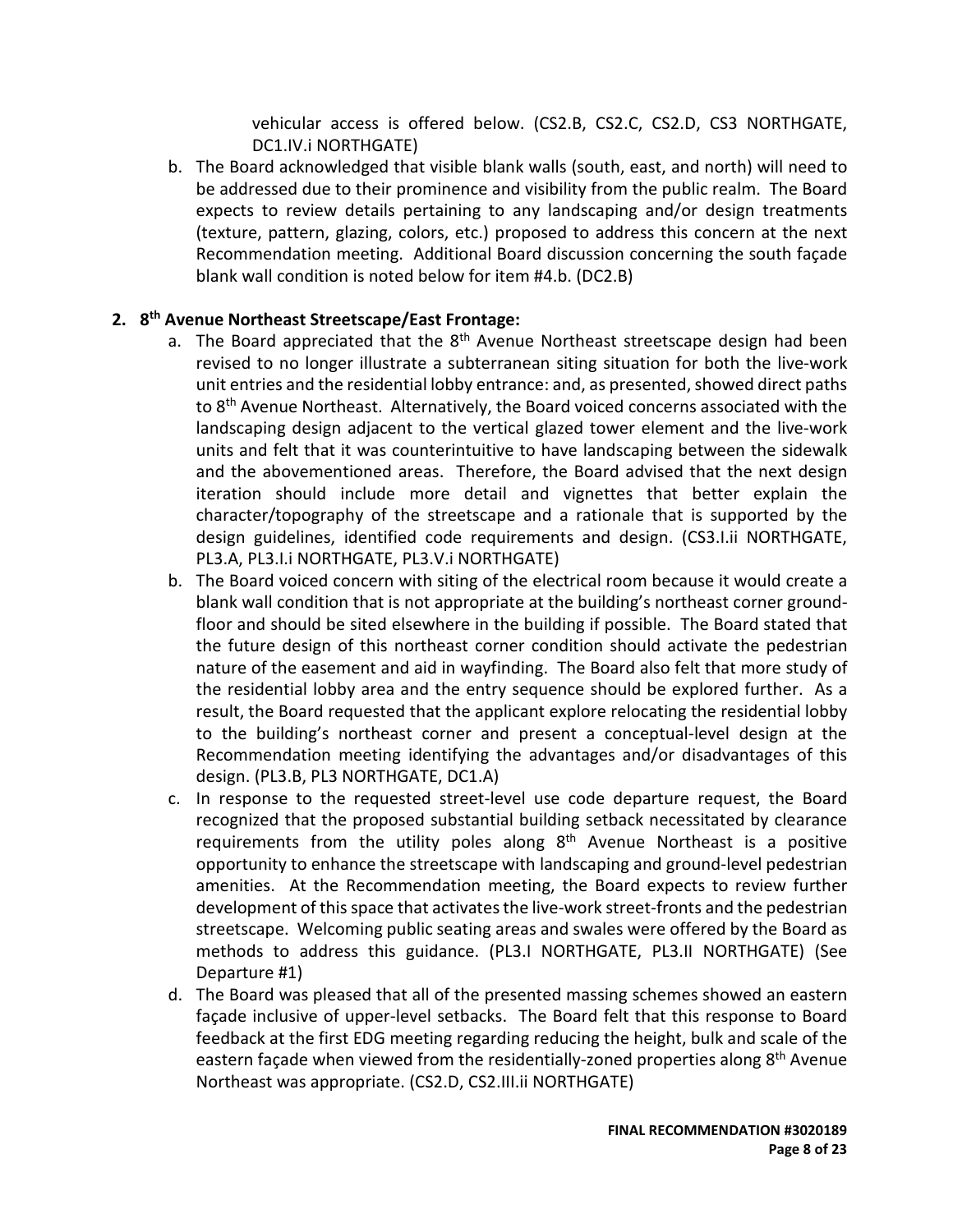# **3. Easement Streetscape/North Facade:**

a. The Board reviewed the ground-level residential units at the north façade of Option #3B and discussed the ramifications (privacy, security, accessibility, viability, livability, etc.) of the first floor apartment flats whose entries and bedroom windows would abut a public pedestrian walkway and an existing vehicular easement. The Board voiced concern about the safety of these units and the usability of each unit's adjacent ground-related outdoor spaces. At the Recommendation meeting, the Board expects to review details related to the proposed residential units' entries (stoops, ramps, patios, setbacks, landscaping/hardscape, etc.) and maneuverability along this easement (dimensioned pathways, barriers, ramps, stairs, etc.) that defines public spaces, private spaces and safety measures for both pedestrians and residents. A combination of residential stoops, walls, gates, fences, landscaping were design methods offered by the Board to create defensible space between the public and private spaces. (CS3.I NORTHGATE, PL1.B, PL1.C, PL1.II NORTHGATE, PL2.A, PL2.B, PL3.IV.i NORTHGATE)

## **4. West and South Facades:**

- a. The Board appreciated that Option #3B included ground-level residential units oriented along the development's west façade. However, the Board reemphasized that that the noted residential units should be secure. Therefore, the Board expects to review a design at the Recommendation meeting that includes elements that create a safe environment and viable outdoor space (ground-level courtyards) for these units. (PL3.A, PL3.B, PL3.IV NORTHGATE)
- b. At the second EDG meeting, the Board supported the applicant's rationale for not proposing openings/windows as a method to address the future expansive two-story concrete blank wall condition at the building's lower-level south façade walls. Still, the Board emphasized that the design of this wall provide visual interest. Therefore, at the Recommendation meeting, the Board expects to review design methods that add texture and color, in addition to landscaping (green screens), to add interest and design for the south façade that will be viewed by pedestrians, motorist and neighboring properties. Design treatments such as a mosaic pattern, reveals, paint, tile, scoring were offered by the Board as methods to address this concern appropriately. The Board reiterated that an overreliance on the utilization of green walls to address this particular blank wall condition was discouraged. (CS2.D.5, DC2.B)

# **5. Vehicular Parking and Access:**

a. The Board reviewed the proposed massing design for Option #3B and listened to the applicant's rationale for the necessity of a design that provides vehicular access from both the street and the existing ingress/egress easement. The Board found the applicant's presentation addressing vehicular access from the street compelling and proceeded to have a more focused discussion about the merits of allowing additional vehicular access from the easement. The Board acknowledged that allowing vehicular access from two driveways would minimize the traffic at the 8<sup>th</sup> Avenue Northeast garage entrance which makes sense. Additionally, the Board stated support for the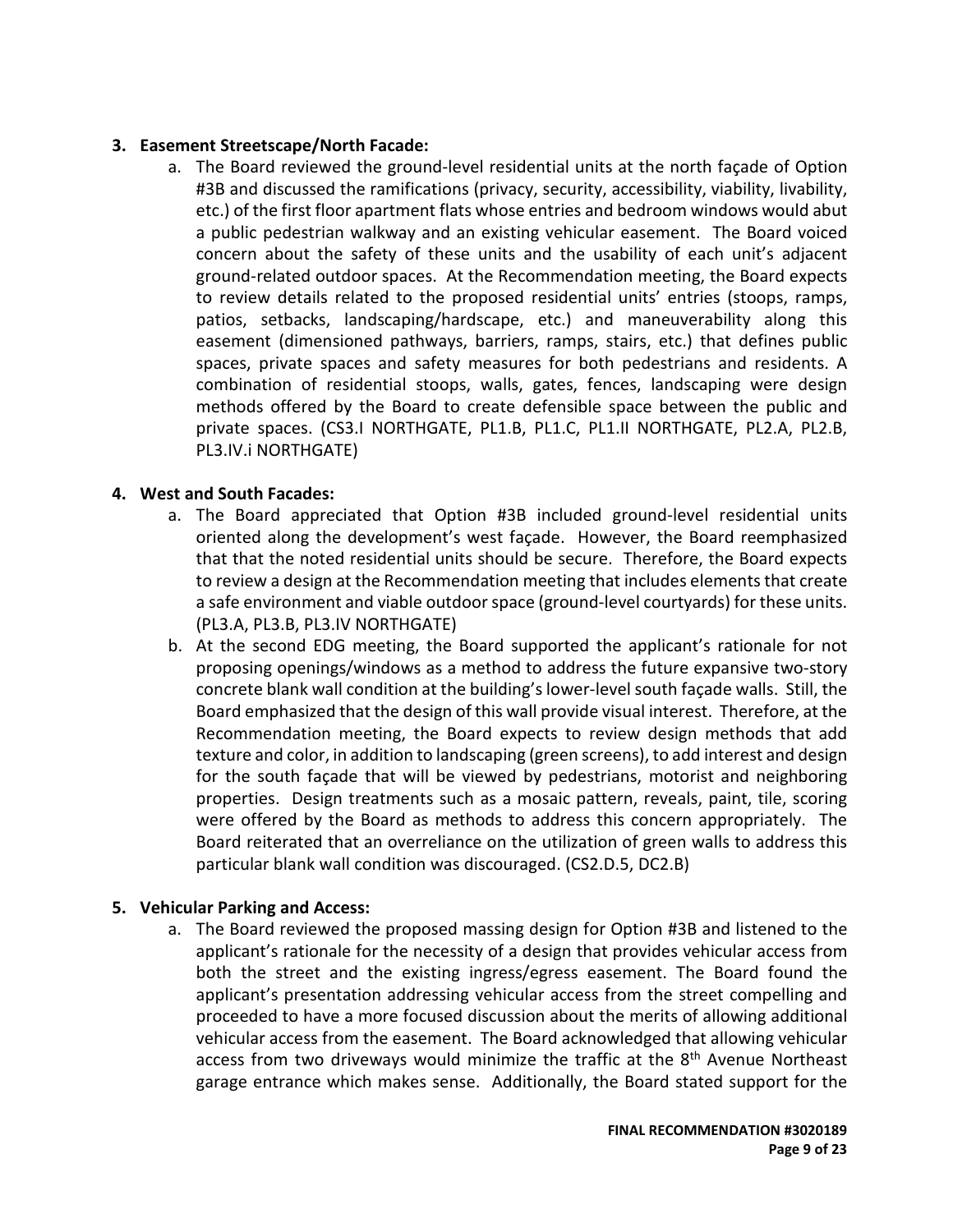ground-level residential units shown along the west elevation of Option #3B. Ultimately, the Board voiced support of the two vehicular points of access and stated both vehicular entrances should be designed to promote a positive and protected streetscape for pedestrians. (DC1.B.1, DC1.IV.i NORTHGATE)

#### **FINAL RECOMMENDATION November 14, 2016**

#### **PUBLIC COMMENT**

The following public comments were offered at this Final Recommendation meeting:

- Appreciated how the proposed development included elements that will assist in activating the streetscape and the pedestrian connector (easement).
- Really liked the proposed design.

SDCI staff also summarized design related comments received in writing prior to the meeting:

• Concerned with the height, bulk and scale of the proposed building's form.

All public comments submitted in writing for this project can be viewed using the following link and entering the project number:<http://web6.seattle.gov/dpd/edms/>

## **PRIORITIES & BOARD RECOMMENDATIONS**

After visiting the site, considering the analysis of the site and context provided by the proponents, and hearing public comment, the Design Review Board members provided the following siting and design guidance based on current adopted Citywide and Neighborhood-specific (Northgate) Design Guidelines.

- **1. Design Concept and Massing:** The design and siting of the new commercial/residential development should provide an appropriate transition to the less intensive zone, and be compatible with proposed and existing architectural context and character.
	- a. At the Recommendation meeting, the Board listened to the applicant's design reasoning for support of an enhanced design iteration of Option #3B versus the Board recommended "hybrid" massing scheme. The Board reviewed the applicant's materials and discussed the merits of the presented massing scheme. Ultimately, the Board appreciated and supported the presented massing scheme (Option #3B) for the following reasons:
		- i. Past Board concerns related to maximized daylight potential for the groundlevel residential units and their exterior spaces had been resolved because the building design no longer included ground-level residential units abutting the mid-block pedestrian/vehicular easement.
		- ii. The Board felt that the presented design responded well to the design guidance expressed at the second EDG meeting by:
			- including modulation and façade articulation at multiple levels which assists in reducing perceived height bulk and scale when viewed from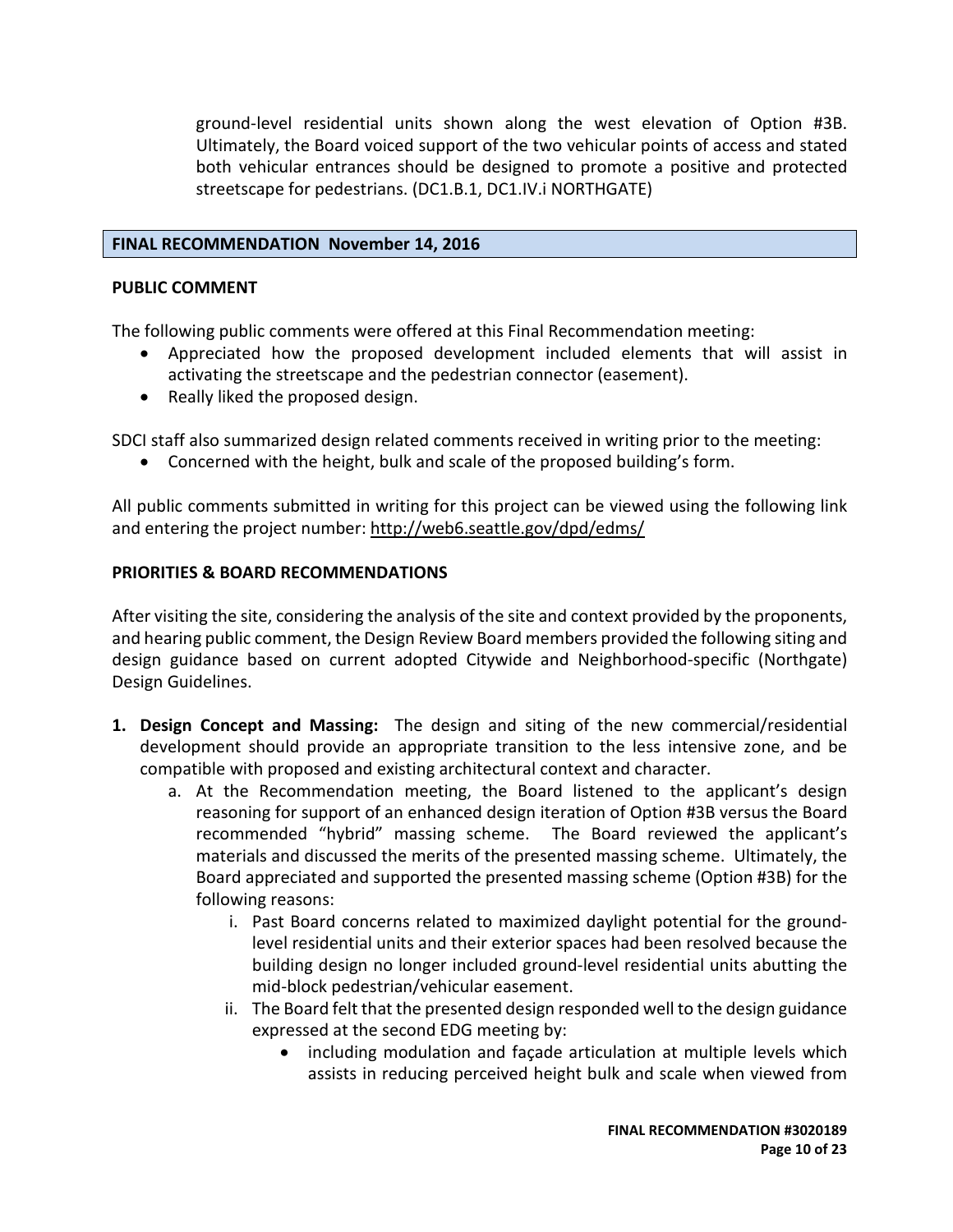the lower intensive residentially-zoned properties northeast of the project site and occupants residing at the anticipated development to the north and pedestrians utilizing the easement;

- maximizing daylight infiltration potential and views; and
- minimizing shading onto the easement and proposed development north of the project site. (CS2.B, CS2.C, CS2.D, CS2.III.ii NORTHGATE, CS3 NORTHGATE, DC2.A.1, DC2.B.1, DC2.II NORTHGATE)
- iii. The Board also appreciated the removal of the pedestrian path abutting the site's north property line which shifts all the pedestrian movement to the sidewalk north of the pedestrian/vehicular easement-thus making the shading less impactful to the pedestrians traveling along the easement. (CS1.B, CS2.D, PL1.II NORTHGATE)
- b. The Board voiced support for the building design material/color palette identified in the design packet and the physical material/color samples board presented at the Recommendation meeting. (DC4.A)
- c. The Board commented that the signage concept design as illustrated in the Recommendation design packet was complementary to the design concept. (DC4.B, DC4.I NORTHGATE)

# **2. 8th Avenue Northeast Streetscape/East Frontage:**

- a. The Board was very pleased with the design evolution of the streetscape character along  $8<sup>th</sup>$  Avenue Northeast inclusive of landscaping, hardscape and design elements (seating, planters, etc.); and supported the design choice to orient the residential lobby at the building's northeast corner. However, upon review of the lighting concept design (pg. 46), the Board observed that this plan did not include adequate lighting at the nook space between the residential lobby entrance and the northernmost livework unit. The Board was concerned that the lack of lighting in this space could be conducive to unwanted activity. Therefore, the Board recommended a condition to provide illumination at the rear wall of the nook space between the residential lobby entrance and the northernmost live-work unit space to increase site safety. (CS3.I.ii NORTHGATE, PL2.B, PL3.A, PL3.B, PL3.I.i NORTHGATE, PL3.V.i NORTHGATE)
- b. The Board reviewed the vehicular garage entrance and 24' wide two-way driveway access via 8<sup>th</sup> Avenue Northeast to parking predominately accessory to the residential use and questioned if the driveway and garage entrance could be reduced in width. The Board also discussed the ramifications to the building design and vehicular access if the driveway and garage entrance were reduced to 20' in width. The Board emphasized the importance of a vehicular entrance design that will minimize conflicts between vehicles and pedestrians. Therefore, the Board recommended a condition that the garage entrance and driveway facing  $8<sup>th</sup>$  Avenue Northeast be reduced from 24' to 20' in width. The Board recognized that further design exploration and investigation regarding driveway width standards with the SDCI zoning reviewer would be necessary to determine if a design review code departure would be required to achieve this Board condition. The Board also proactively voiced support for a code departure from driveway width standards should the applicant pursue this departure to meet the intent of the Board's direction. (DC1.B.1, DC1.IV.i NORTHGATE)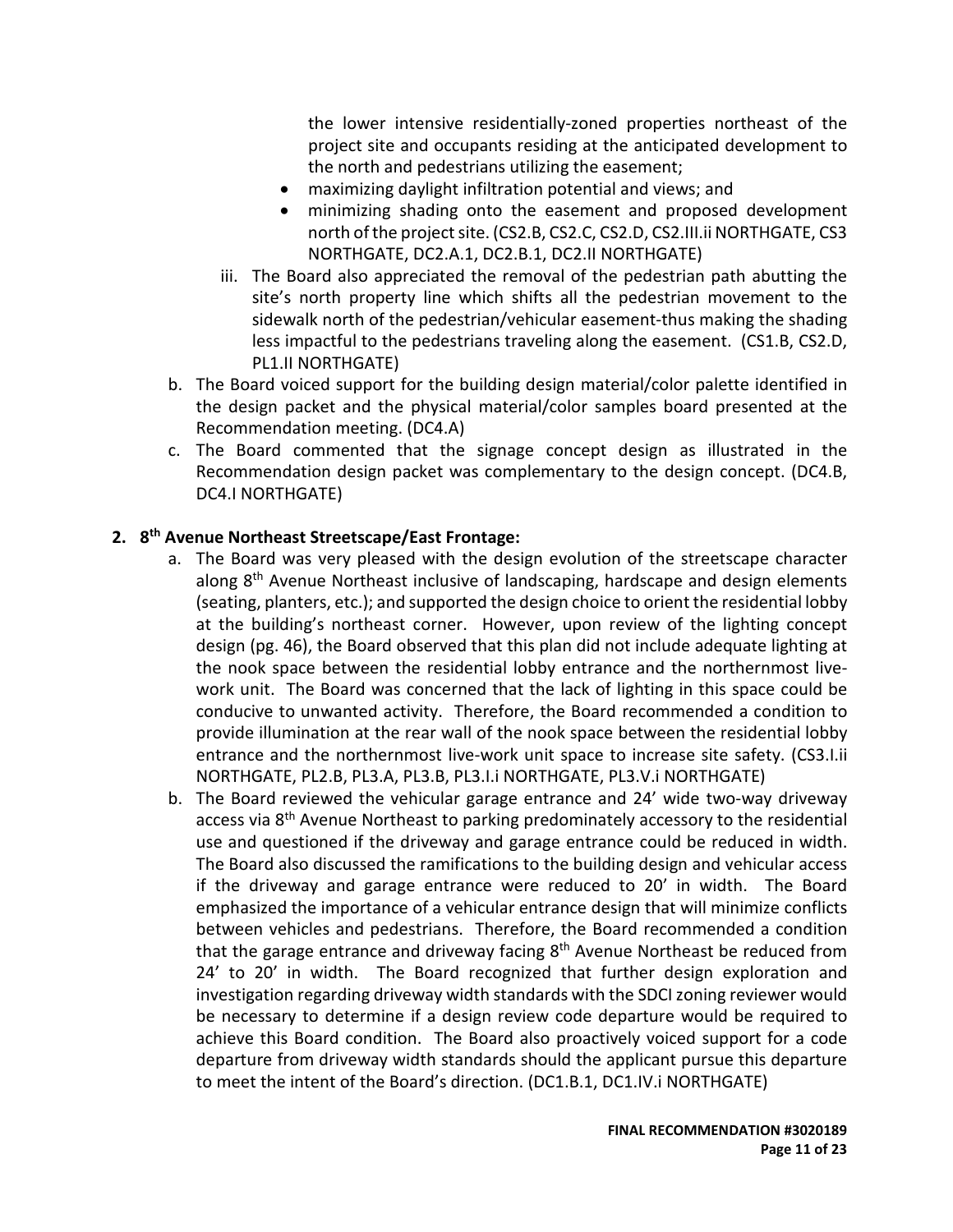# **3. Easement Streetscape/North Facade:**

a. The Board reviewed the ground-level blank wall condition above the below-grade electrical transformer space immediately west of the residential lobby area along the easement and voiced concern that this break in the façade would be perceived as a vehicular entrance to the parking garage by visitors. The Board stated that further design was necessary to address this wayfinding and possible blank wall concern. Therefore, the Board recommended a condition that a viable design treatment be applied to the north façade area above the below-grade transformer room that is attractive, creative and cohesive with the building architecture. A mosaic, an art piece and decorative metal panel were noted as acceptable techniques to address this blank wall condition. (PL2.D, DC2.B, DC2.D)

# **4. West and South Facades:**

- a. The Board reviewed the vertical landscaping design (comprised of green screens, trellis and three vine species) proposed for the north, west and south facades and noted that the layering effect of the proposed plant varieties when fully established would be an effective method to addressthe blank wall conditions that will be visible to pedestrians and surrounding developments. (DC2.B, DC4.D)
- b. The Board reviewed the south wall façade and felt that the proposed glazing should be enlarged. Therefore, the Board recommended a condition that the fenestration applied to the south façade walls be enlarged in a manner that enhances the facades and still protects the views onto the adjacent property (hospital). (CS2.D.5, DC2.B)

# **DEVELOPMENT STANDARD DEPARTURES**

The Board's recommendation on the requested departure(s) will be based on the departure's potential to help the project better meet these design guidelines priorities and achieve a better overall project design than could be achieved without the departure(s).

At the time of the **FINAL** Recommendation the following departures were requested:

- 1. **Non-residential Street-Level Requirements(SMC 23.47A.008.B.4):** The Code requiresthe height provisions for non-residential uses at the street-level of new structures have a floorto-floor height of at least 13'. The applicant proposes that the "live" portions of the livework units (rear and loft areas) have floor-to-floor heights less than 13'. That would equate to the following height measurements/areas:
	- a. 12.5' ceiling height at rear portion of space at unit #101;
	- b. 9.5' ceiling height at the rear portion of space at unit #102;
	- c. 9.5' ceiling height at the rear portion of space at unit #103; and
	- d. 8.5' ceiling height at the rear portion of space at unit #104.

The applicant explains that the front "work" portion of the live-work units' space would be more than the 13' floor-to-floor celling height requirement (18'-2").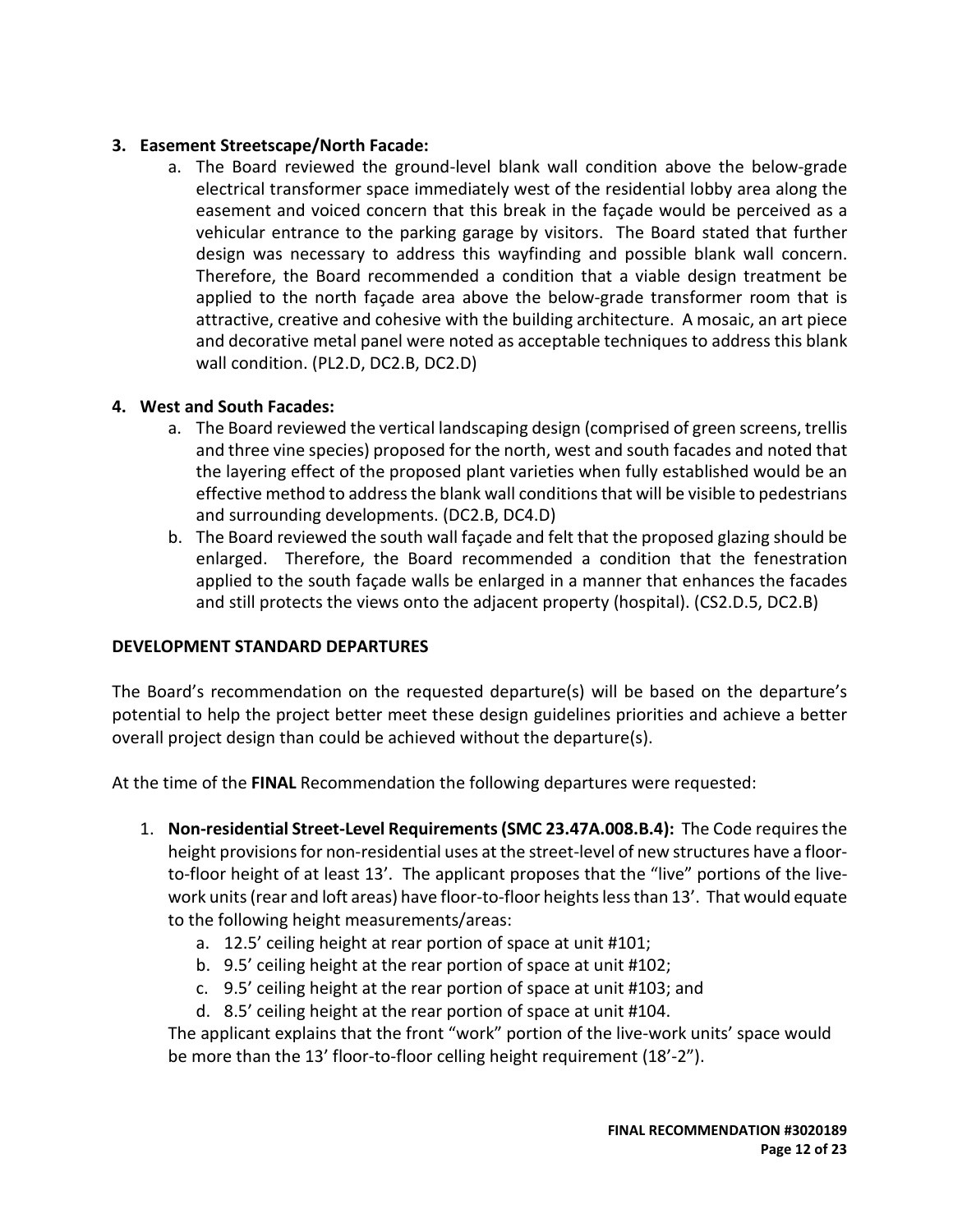The Board agreed that this departure would result in an overall design that would better meet the intent of Design Guidelines CS2.B.2, PL3.B.3, PL3.III NORTHGATE and DC1.A.3 by allowing a live-work unit configuration with loft spaces that are designed to delineate "live" and "work" areas within the live-work units; accommodate privacy to those "live" areas; and support a stronger commercial frontage that provides direct visual connections to the "work" areas from the street. The Board was receptive to the proposed live-work unit layouts as presented and stated that the increased ceiling heights of the "work" spaces and the expression of full height storefront glazing contributed to the viability of these units.

The Board unanimously recommended that SDCI grant the requested departure.

2. **Street-Level Requirements (SMC 23.47A.008.A.3):** The Code requires a street-level street-facing facade be located within 10' of a street lot line unless wider sidewalks, plazas, or other approved landscaped or open spaces are provided. The applicant proposes a street-level street-facing facade be located more than 10' (varying from 11'-7" to 13'-10" along the façade and with a deeper plaza at the residential entry) from the street lot line abutting 8<sup>th</sup> Avenue Northeast. The applicant explained that this setback area would include patio areas in front of the live-work units and is necessary to provide the minimum required clearance from the existing power and high tension lines which run parallel east of the property line.

This departure would result in an overall design that would better meet the intent of Design Review Guidelines CS3.I NORTHGATE, PL3.I NORTHGATE, PL3.II NORTHGATE and DC4.D. The Board commented that compliance with this code requirement negates compliance with the intent of the Northgate overlay open space requirements. The Board agreed that the inclusion of landscaping and hardscape (patios) within the increased front setback area contributed to an enhanced streetscape and pedestrian experience along 8<sup>th</sup> Avenue Northeast.

The Board unanimously recommended that SDCI grant the requested departure.

3. **Northgate Overlay Open Space Development Standards (SMC 23.71.014.B.1.b):** The Code requires that landscaped open space shall have a minimum horizontal dimension of 6'. The applicant proposes that landscaped areas measuring less than a horizontal dimension of 6' to count towards the landscape open space requirement. The applicant clarified that a total of 248 square feet (sq. ft.) of the required open space area (4,635 sq. ft.) is proposed in planters abutting the building's west and south elevations that are less than 6' in horizontal width. The applicant also explained that the overall design would be comprised of 4,955 sq. ft. of open space area.

The Board agreed that this departure would result in an overall open space design that would better meet the intent of the Design Guidelines DC2.B.2, DC3 NORTHGATE and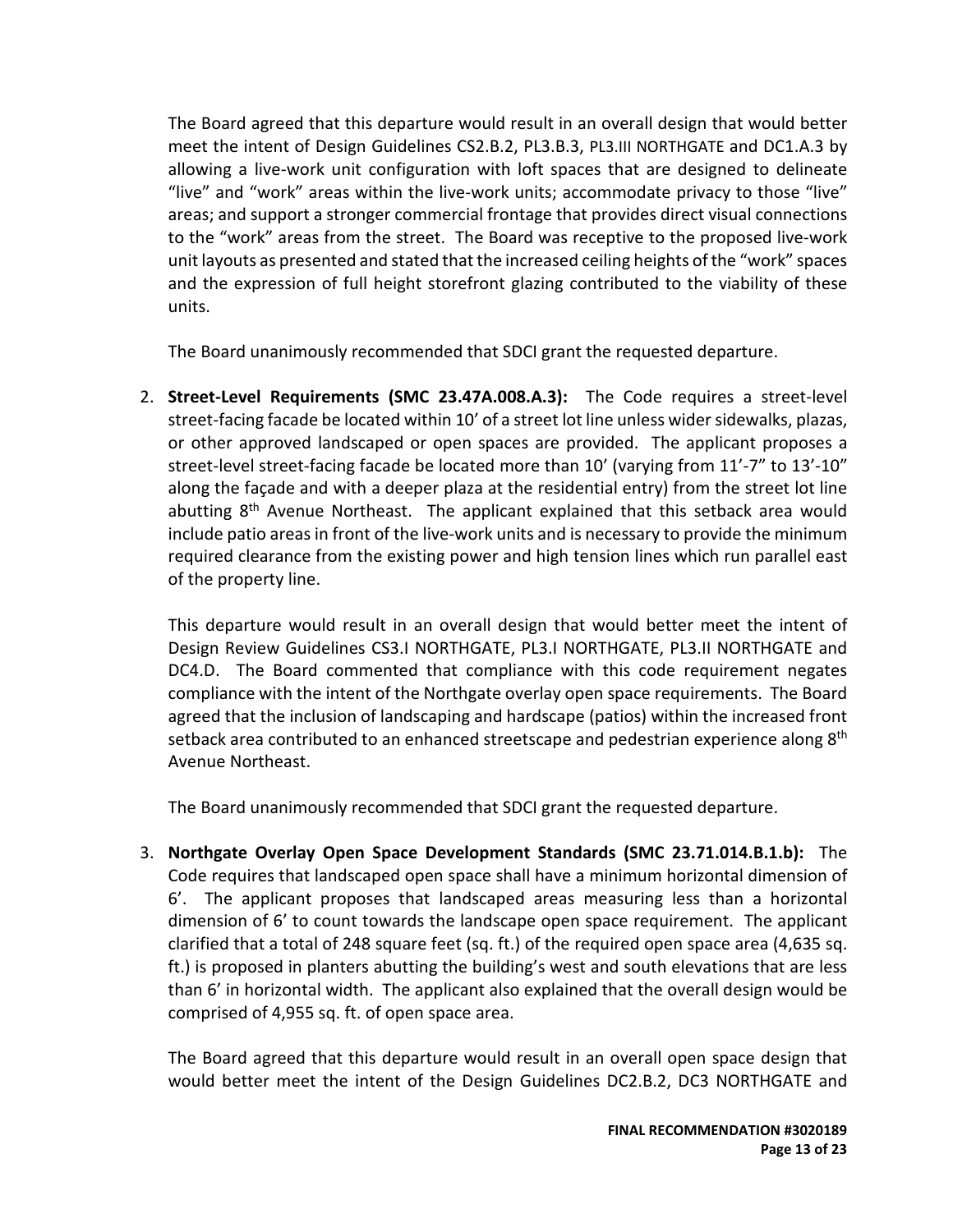DC4.D. The Board was very supportive of the applicant's intent to provide increased landscaped open space that would include in addition to horizontal landscape, vertical landscaping (green screens) which would also assist in softening the visual impact of the building's west and south-facing facades. The Board also appreciated that the landscape design as presented was well integrated with the building design.

The Board unanimously recommended that SDCI grant the requested departure.

4. **Northgate Overlay Minimum Standards for Usable Open Space (SMC 23.71.014.C.8.d):** The Code explains that urban gardens are considered usable open space and states that a minimum of 75% of the garden area shall receive solar exposure from 11:00 am until 2:00 pm PDT, between the spring and autumn equinox. The applicant proposes that the open space along the  $8<sup>th</sup>$  Avenue Northeast public right-of-way and public sidewalk be relieved of the solar requirement and counted as usable open space. The applicant explained that the urban garden open space complies with all aspects of the code requirements and standards except for the solar exposure.

This Board agreed that the departure would result in an overall design that would better meet the intent of Design Review Guidelines CS3.I NORTHGATE, DC3.I NORTHGATE and DC4.D. The Board agreed that the orientation of the site on the west side of the street (8<sup>th</sup> Avenue Northeast) with east-facing frontage in combination with the zoning allowance for building development and siting of existing surrounding development does not allow for full solar exposure and recognized the difficulty in achieving this code requirement for the project site as well as other properties that are sited on the west side of streets in the Northgate overlay. The Board appreciated the location and orientation of the urban garden open space design and felt that it was a positive contribution to the public realm.

The Board unanimously recommended that SDCI grant the requested departure.

# **DESIGN REVIEW GUIDELINES**

The priority Citywide and Neighborhood guidelines identified as Priority Guidelines are summarized below, while all guidelines remain applicable. For the full text please visit the Design [Review website.](https://www.seattle.gov/dpd/aboutus/whoweare/designreview/designguidelines/default.htm)

# **CONTEXT & SITE**

**CS1 Natural Systems and Site Features: Use natural systems/features of the site and its surroundings as a starting point for project design.**

**CS1-C Topography**

**CS1-C-1. Land Form:** Use natural topography and desirable landforms to inform project design.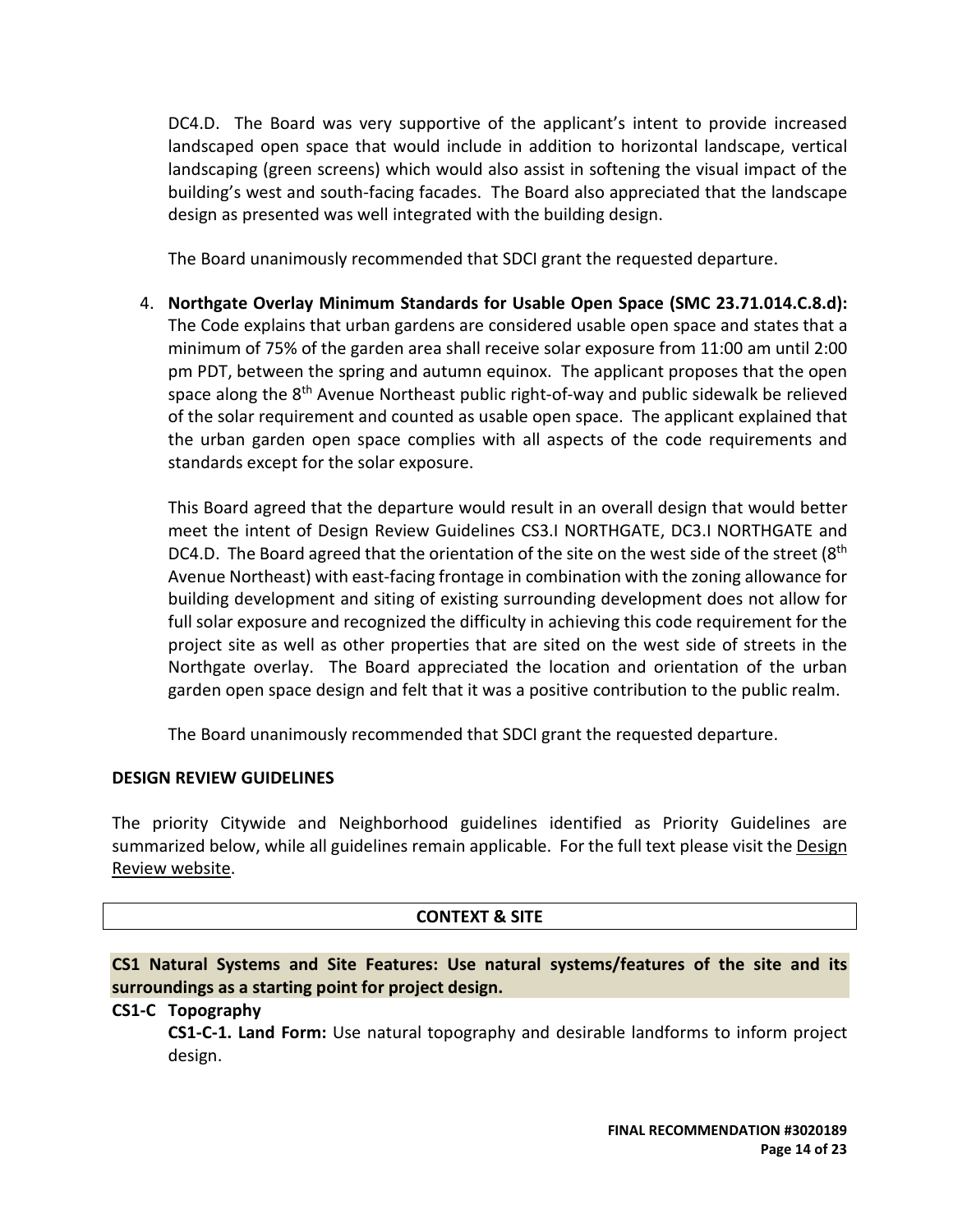**CS1-C-2. Elevation Changes:** Use the existing site topography when locating structures and open spaces on the site.

# **CS2 Urban Pattern and Form: Strengthen the most desirable forms, characteristics, and patterns of the streets, block faces, and open spaces in the surrounding area.**

## **CS2-B Adjacent Sites, Streets, and Open Spaces**

**CS2-B-1. Site Characteristics:** Allow characteristics of sites to inform the design, especially where the street grid and topography create unusually shaped lots that can add distinction to the building massing.

**CS2-B-2. Connection to the Street:** Identify opportunities for the project to make a strong connection to the street and public realm.

**CS2-B-3. Character of Open Space:** Contribute to the character and proportion of surrounding open spaces.

## **CS2-D Height, Bulk, and Scale**

**CS2-D-1. Existing Development and Zoning:** Review the height, bulk, and scale of neighboring buildings as well as the scale of development anticipated by zoning for the area to determine an appropriate complement and/or transition.

**CS2-D-2. Existing Site Features:** Use changes in topography, site shape, and vegetation or structures to help make a successful fit with adjacent properties.

**CS2-D-3. Zone Transitions:** For projects located at the edge of different zones, provide an appropriate transition or complement to the adjacent zone(s). Projects should create a step in perceived height, bulk and scale between the anticipated development potential of the adjacent zone and the proposed development.

**CS2-D-4. Massing Choices:** Strive for a successful transition between zones where a project abuts a less intense zone.

**CS2-D-5. Respect for Adjacent Sites:** Respect adjacent properties with design and site planning to minimize disrupting the privacy of residents in adjacent buildings.

## *Northgate Supplemental Guidance:*

## **CS2-III Height, Bulk and Scale Compatibility**

## **CS2-III-ii. NC2-40', NC3-40', and higher abutting Single-family, Lowrise 1 or 2:**

a. Step back the ground-level commercial space to match the established front setback pattern on the subject block.

b. Orient the massing away from the lot line of an abutting less intensive zone to the greatest extent possible.

c. Soften the commercial facade on the abutting lot line with elements such as dense landscaping.

d. Repeat residential architectural elements of surrounding buildings on portions of the commercial facade adjacent to such buildings.

# **CS3 Architectural Context and Character: Contribute to the architectural character of the neighborhood.**

**CS3-A Emphasizing Positive Neighborhood Attributes**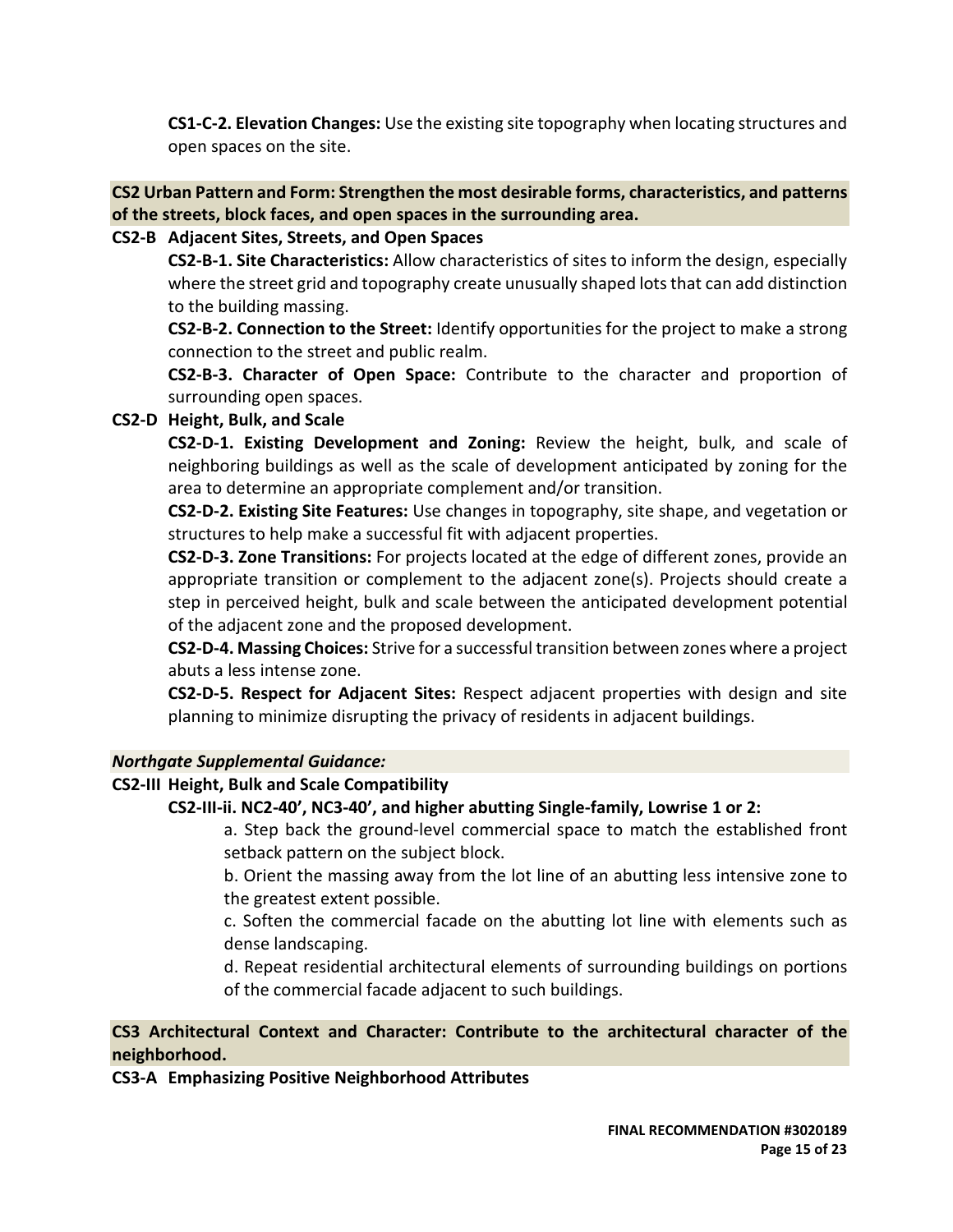**CS3-A-1. Fitting Old and New Together:** Create compatibility between new projects, and existing architectural context, including historic and modern designs, through building articulation, scale and proportion, roof forms, detailing, fenestration, and/or the use of complementary materials.

**CS3-A-2. Contemporary Design:** Explore how contemporary designs can contribute to the development of attractive new forms and architectural styles; as expressed through use of new materials or other means.

**CS3-A-3. Established Neighborhoods:** In existing neighborhoods with a well-defined architectural character, site and design new structures to complement or be compatible with the architectural style and siting patterns of neighborhood buildings.

**CS3-A-4. Evolving Neighborhoods:** In neighborhoods where architectural character is evolving or otherwise in transition, explore ways for new development to establish a positive and desirable context for others to build upon in the future.

## *Northgate Supplemental Guidance:*

#### **CS3-I Streetscape Compatibility**

**CS3-I-i. Response to Context:** The architecture of individual buildings should relate to their surroundings. This does not necessarily mean a historical approach, but rather one that is sensitive to the surrounding urban, built t and natural environments. In areas zoned for mixed-use development outside the retail core area, orient and design the commercial facade at street level to be compatible with the streetscape of the surrounding residential neighborhood. Compatibility can be accomplished through a combination of the following:

- 1. The overall proportion of the facade;
- 2. Building setbacks;
- 3. Placement of windows and bays;
- 4. Location of entries; and
- 5. Exterior materials.

#### **PUBLIC LIFE**

## **PL1 Connectivity: Complement and contribute to the network of open spaces around the site and the connections among them.**

#### **PL1-B Walkways and Connections**

**PL1-B-1. Pedestrian Infrastructure:** Connect on-site pedestrian walkways with existing public and private pedestrian infrastructure, thereby supporting pedestrian connections within and outside the project.

**PL1-B-2. Pedestrian Volumes:** Provide ample space for pedestrian flow and circulation, particularly in areas where there is already heavy pedestrian traffic or where the project is expected to add or attract pedestrians to the area.

**PL1-B-3. Pedestrian Amenities:** Opportunities for creating lively, pedestrian oriented open spaces to enliven the area and attract interest and interaction with the site and building should be considered.

#### **PL1-C Outdoor Uses and Activities**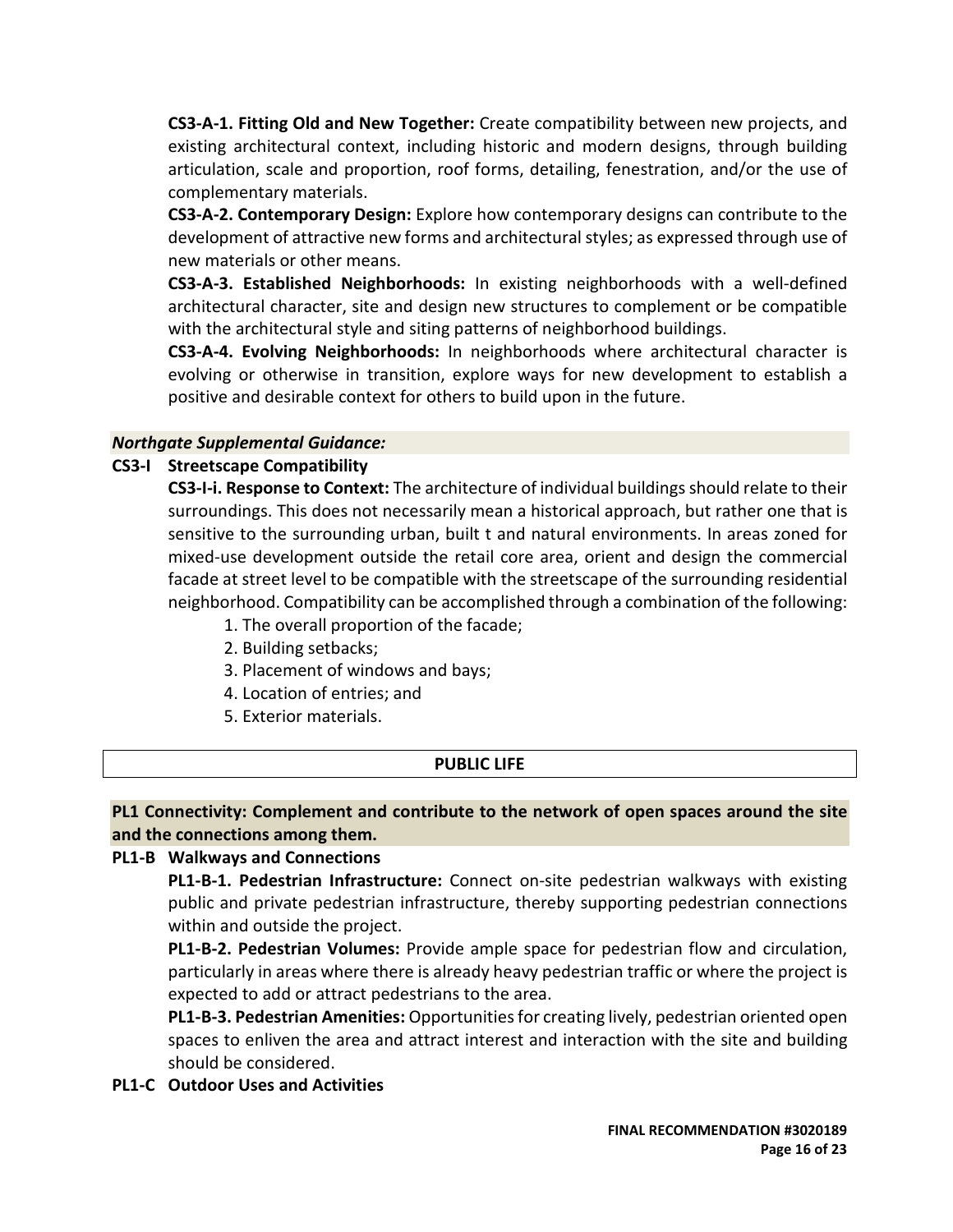**PL1-C-1. Selecting Activity Areas:** Concentrate activity areas in places with sunny exposure, views across spaces, and in direct line with pedestrian routes.

**PL1-C-2. Informal Community Uses:** In addition to places for walking and sitting, consider including space for informal community use such as performances, farmer's markets, kiosks and community bulletin boards, cafes, or street vending.

**PL1-C-3. Year-Round Activity:** Where possible, include features in open spaces for activities beyond daylight hours and throughout the seasons of the year, especially in neighborhood centers where active open space will contribute vibrancy, economic health, and public safety.

## *Northgate Supplemental Guidance:*

## **PL1-II Interior Block Pedestrian Connections**

## **PL1-II-i. Consider Interior Block Connections:**

- 1. Optimize neighborhood connectivity
- 2. Promote a variety of pedestrian uses such as walking, exercise and relaxing

3. Minimize pavement, and provide an equitable balance between pavement and planting areas

4. Use pervious/pedestrian scaled paving for walking surfaces

5. Accommodate vehicular access only for emergency vehicles;

6. Develop integrated rainwater strategies such as rain gardens, natural drainage collection, building water collection and art;

7. Provide "garden entries" for townhomes at the base of larger residential buildings;

8. Incorporate built-in and movable seating to optimize flexibility of use.

# **PL2 Walkability: Create a safe and comfortable walking environment that is easy to navigate and well-connected to existing pedestrian walkways and features.**

# **PL2-A Accessibility**

**PL2-A-1. Access for All:** Provide access for people of all abilities in a manner that is fully integrated into the project design. Design entries and other primary access points such that all visitors can be greeted and welcomed through the front door.

**PL2-A-2. Access Challenges:** Add features to assist pedestrians in navigating sloped sites, long blocks, or other challenges.

# **PL2-B Safety and Security**

**PL2-B-1. Eyes on the Street:** Create a safe environment by providing lines of sight and encouraging natural surveillance.

**PL2-B-2. Lighting for Safety:** Provide lighting at sufficient lumen intensities and scales, including pathway illumination, pedestrian and entry lighting, and/or security lights.

**PL2-B-3. Street-Level Transparency:** Ensure transparency of street-level uses (for uses such as nonresidential uses or residential lobbies), where appropriate, by keeping views open into spaces behind walls or plantings, at corners, or along narrow passageways.

## *Northgate Supplemental Guidance:*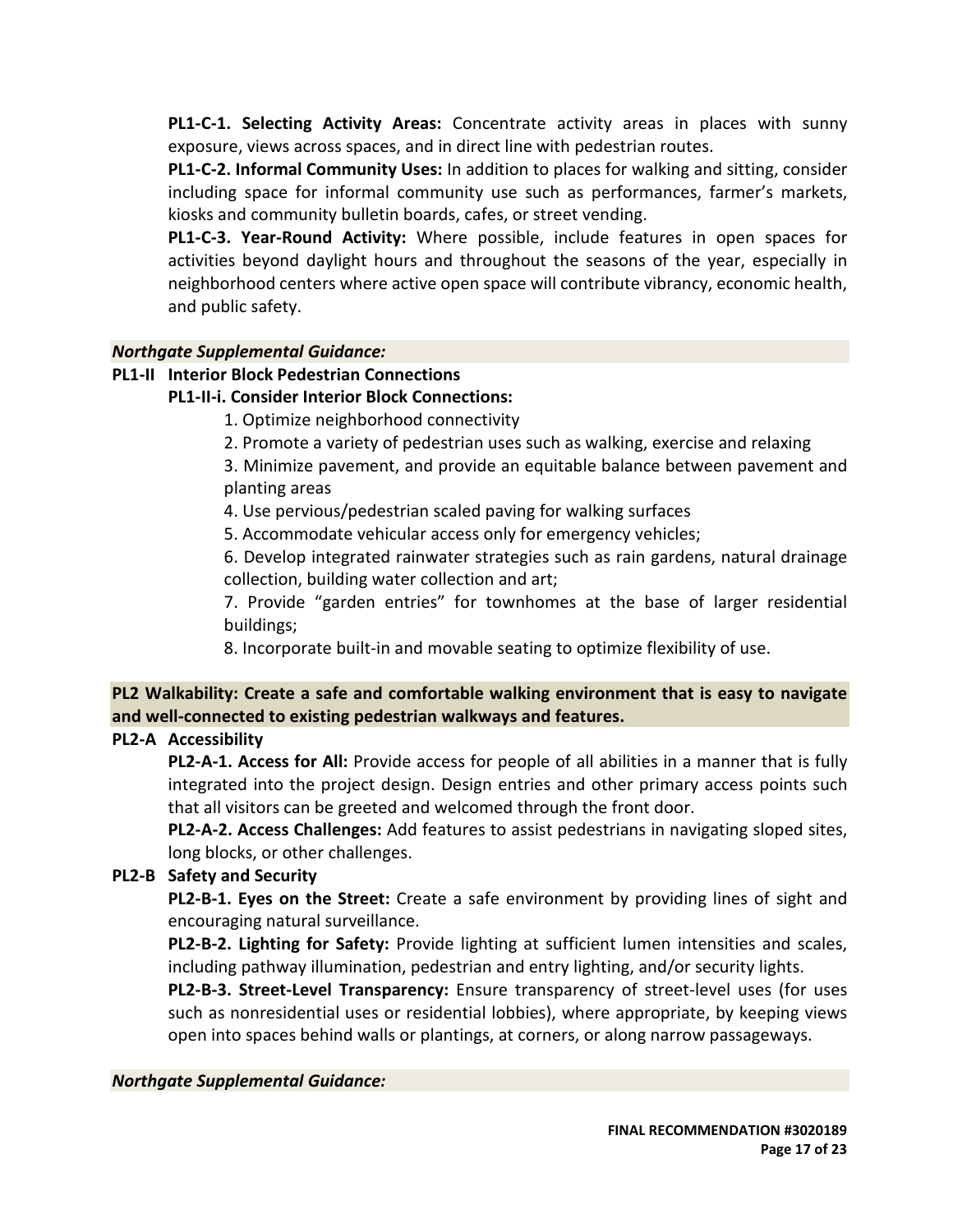## **PL2-III Superblock Development**

**PL2-III-i. Siting:** Build up to the edge of the sidewalk and meet the other pedestrian street designation standards.

**PL2-III-ii. Ped-friendly Environment:** Where superblock developments are not along designated Major Pedestrian Streets, they should achieve a pedestrian-friendly environment within the internal layout of a superblock site, where commercial buildings may be separated from the public right-of-way by parking.

**PL2-III-iii. Pedestrian Connections:** Every attempt should be made to link large sites to the greater community by creating lively, interesting pedestrian connections within the site, and also between the site and its surroundings.

**PL2-III-iv. Passageways:** Key internal at-grade passageways accommodating pedestrian and vehicular circulation on large sites should not be ignored as locations for pleasant pedestrian places.

**PL2-III-v. Internal Drives/Walkways:** Developments should have internal drives and walkways adjacent to buildings designed with the basic elements of a good pedestrianoriented shopping street: buildings oriented close to walkways, landscaping, pedestrianscale lighting, walkways of sufficient width to encourage social interactions without impeding pedestrian movement, and other similar enhancements.

**PL2-III-vi. Usable Spaces:** Usable pedestrian spaces, such as a plaza or extra-wide sidewalk near entrances to buildings with pedestrian enhancements, are encouraged either at the street or within the site adjacent to a private drive.

**PL2-III-vii. Parking Lots:** - Surface parking areas located between primary buildings and the public right-of-way should include walkways, landscaping and lighting to delineate safe and comfortable pedestrian circulation within the site.

# **PL3 Street-Level Interaction: Encourage human interaction and activity at the street-level with clear connections to building entries and edges.**

# **PL3-A Entries**

**PL3-A-1. Design Objectives:** Design primary entries to be obvious, identifiable, and distinctive with clear lines of sight and lobbies visually connected to the street.

**PL3-A-2. Common Entries:** Multi-story residential buildings need to provide privacy and security for residents but also be welcoming and identifiable to visitors.

**PL3-A-3. Individual Entries:** Ground-related housing should be scaled and detailed appropriately to provide for a more intimate type of entry.

**PL3-A-4. Ensemble of Elements:** Design the entry as a collection of coordinated elements including the door(s), overhead features, ground surface, landscaping, lighting, and other features.

# **PL3-B Residential Edges**

**PL3-B-1. Security and Privacy:** Provide security and privacy for residential buildings through the use of a buffer or semi-private space between the development and the street or neighboring buildings.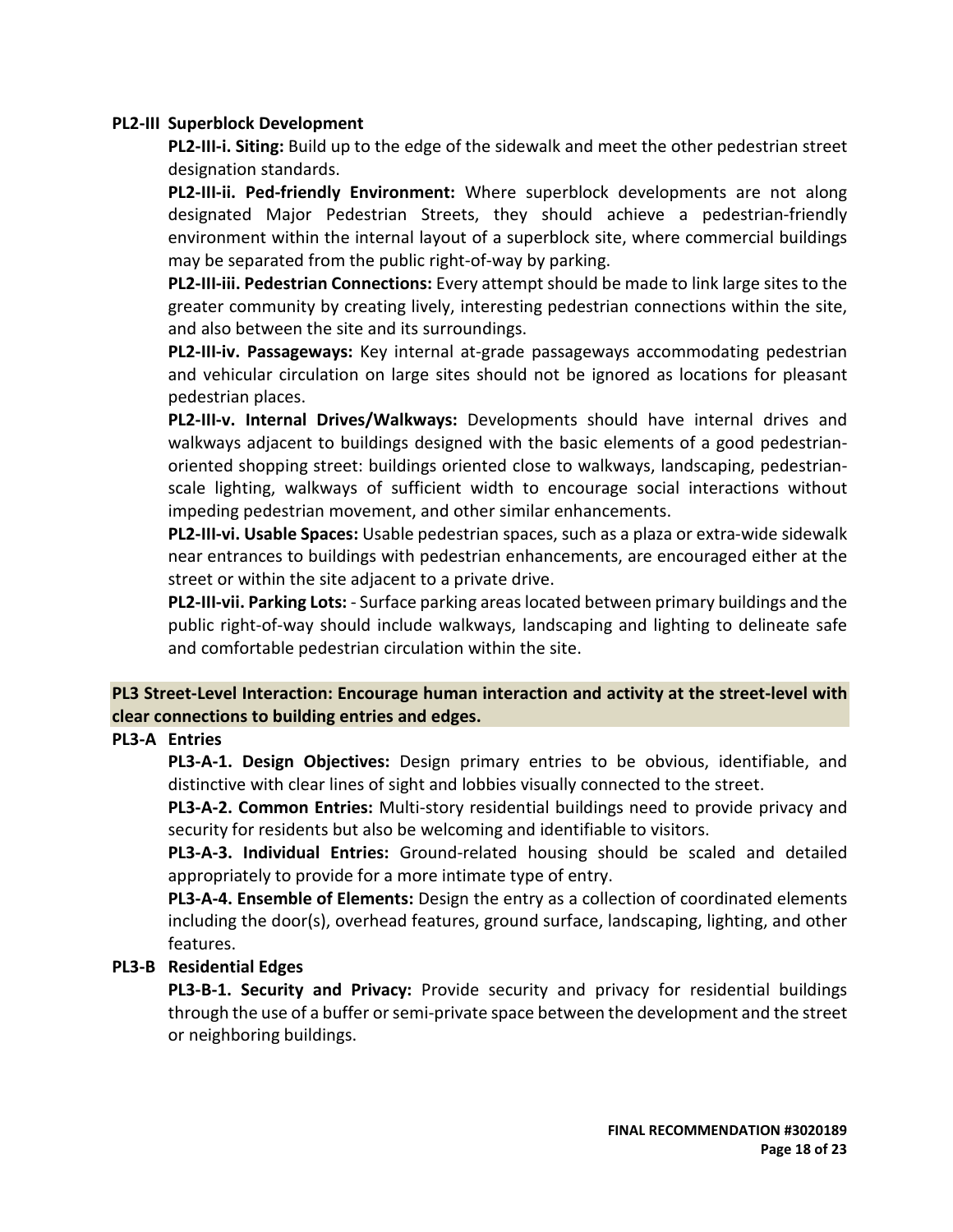**PL3-B-2. Ground-level Residential:** Privacy and security issues are particularly important in buildings with ground-level housing, both at entries and where windows are located overlooking the street.

**PL3-B-3. Buildings with Live/Work Uses:** Maintain active and transparent facades in the design of live/work residences. Design the first floor so it can be adapted to other commercial use as needed in the future.

**PL3-B-4. Interaction:** Provide opportunities for interaction among residents and neighbors.

## *Northgate Supplemental Guidance:*

## **PL3-I Promote Pedestrian Interaction**

**PL3-I-i. Pathways:** Provide direct and convenient pathways, comfort, visual interest and activity for pedestrians

## **PL3-V Commercial and Mixed-Use Buildings**

**PL3-V-i. Inviting Ground Floors:** The ground floors of buildings should appear inviting to the public by containing commercial uses and open spaces with direct entry from the sidewalk. Vary these features in size, width and depth to accommodate a variety of appropriate uses and activities for the site and vicinity. This includes providing multiple entries at the street.

**PL3-V-ii. Open-air Passageways:** For corridors between commercial spaces, open-air passageways are generally more visible and more inviting than interior hallways. This can be an attractive, successful location for store entries, store windows and restaurant/ cafe seating.

**PL3-V-iii. Facade Articulation:** Further articulate the street level facade to provide a comfortable pedestrian experience with placement of street trees, exterior lighting on buildings, planters and overhead weather protection.

**PL4 Active Transportation: Incorporate design features that facilitate active forms of transportation such as walking, bicycling, and use of transit.**

## **PL4-A Entry Locations and Relationships**

**PL4-A-1. Serving all Modes of Travel:** Provide safe and convenient access points for all modes of travel.

**PL4-A-2. Connections to All Modes:** Site the primary entry in a location that logically relates to building uses and clearly connects all major points of access.

# **PL4-B Planning Ahead for Bicyclists**

**PL4-B-1. Early Planning:** Consider existing and future bicycle traffic to and through the site early in the process so that access and connections are integrated into the project along with other modes of travel.

**PL4-B-2. Bike Facilities:** Facilities such as bike racks and storage, bike share stations, shower facilities and lockers for bicyclists should be located to maximize convenience, security, and safety.

**PL4-B-3. Bike Connections:** Facilitate connections to bicycle trails and infrastructure around and beyond the project.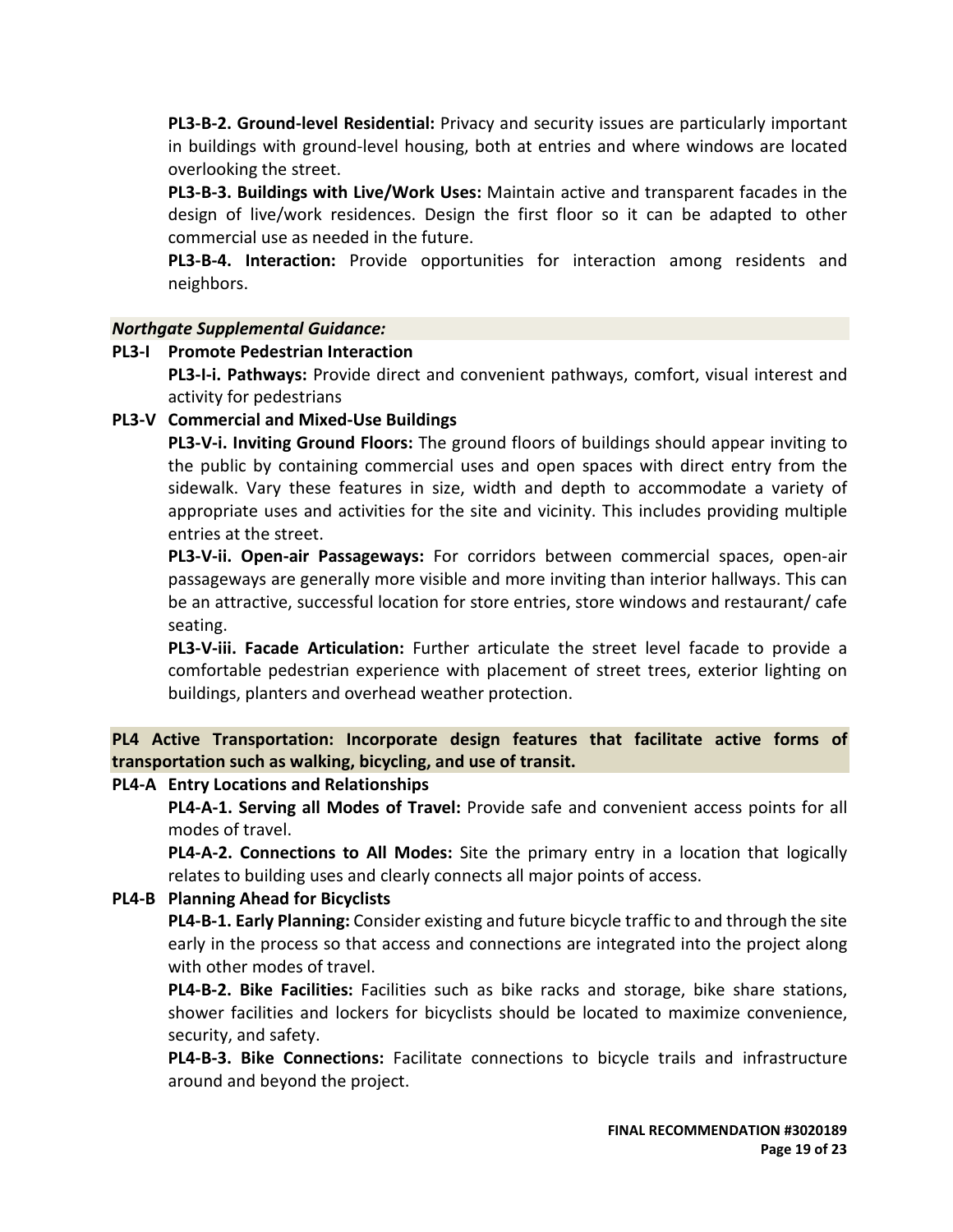#### **DESIGN CONCEPT**

#### **DC1 Project Uses and Activities: Optimize the arrangement of uses and activities on site.**

#### **DC1-B Vehicular Access and Circulation**

**DC1-B-1. Access Location and Design:** Choose locations for vehicular access, service uses, and delivery areas that minimize conflict between vehicles and non-motorists wherever possible. Emphasize use of the sidewalk for pedestrians, and create safe and attractive conditions for pedestrians, bicyclists, and drivers.

**DC1-B-2. Facilities for Alternative Transportation:** Locate facilities for alternative transportation in prominent locations that are convenient and readily accessible to expected users.

#### **DC1-C Parking and Service Uses**

**DC1-C-1. Below-Grade Parking:** Locate parking below grade wherever possible. Where a surface parking lot is the only alternative, locate the parking in rear or side yards, or on lower or less visible portions of the site.

**DC1-C-2. Visual Impacts:** Reduce the visual impacts of parking lots, parking structures, entrances, and related signs and equipment as much as possible.

**DC1-C-3. Multiple Uses:** Design parking areas to serve multiple uses such as children's play space, outdoor gathering areas, sports courts, woonerf, or common space in multifamily projects.

**DC1-C-4. Service Uses:** Locate and design service entries, loading docks, and trash receptacles away from pedestrian areas or to a less visible portion of the site to reduce possible impacts of these facilities on building aesthetics and pedestrian circulation.

#### *Northgate Supplemental Guidance:*

#### **DC1-II Large Scale, "Super Block" Development**

**DC1-II-i. Parking Area:** The parking area should be laid out as an urban block, at a scale that promotes walking within.

**DC1-II-ii. Pedestrian Grid:** A network of clearly defined pedestrian walkways should serve as a "grid," connecting these walkways to uses within the site and to the larger street network in a safe and comfortable manner. The necessary elements—lighting, pavement and plantings— should be placed to support those pedestrian objectives.

**DC1-II-iii. Spatial Definition:** The space should be defined by buildings, and secondary structures such as shelters and small retail spaces should further define the scale.

#### **DC1-IV Parking and Vehicle Access**

**DC1-IV-i. Minimize Pedestrian/Vehicle Conflicts:** Site and design driveways to minimize conflicts between vehicles and pedestrians. This is especially important along Northgate Way, 1st Avenue NE, 5th Avenue NE, Roosevelt Way NE, 15th Avenue NE, NE 100th Street, NE 103rd Street, and NE 125th Street. Minimize the number of curb cuts and width of driveways and curb cuts along these streets.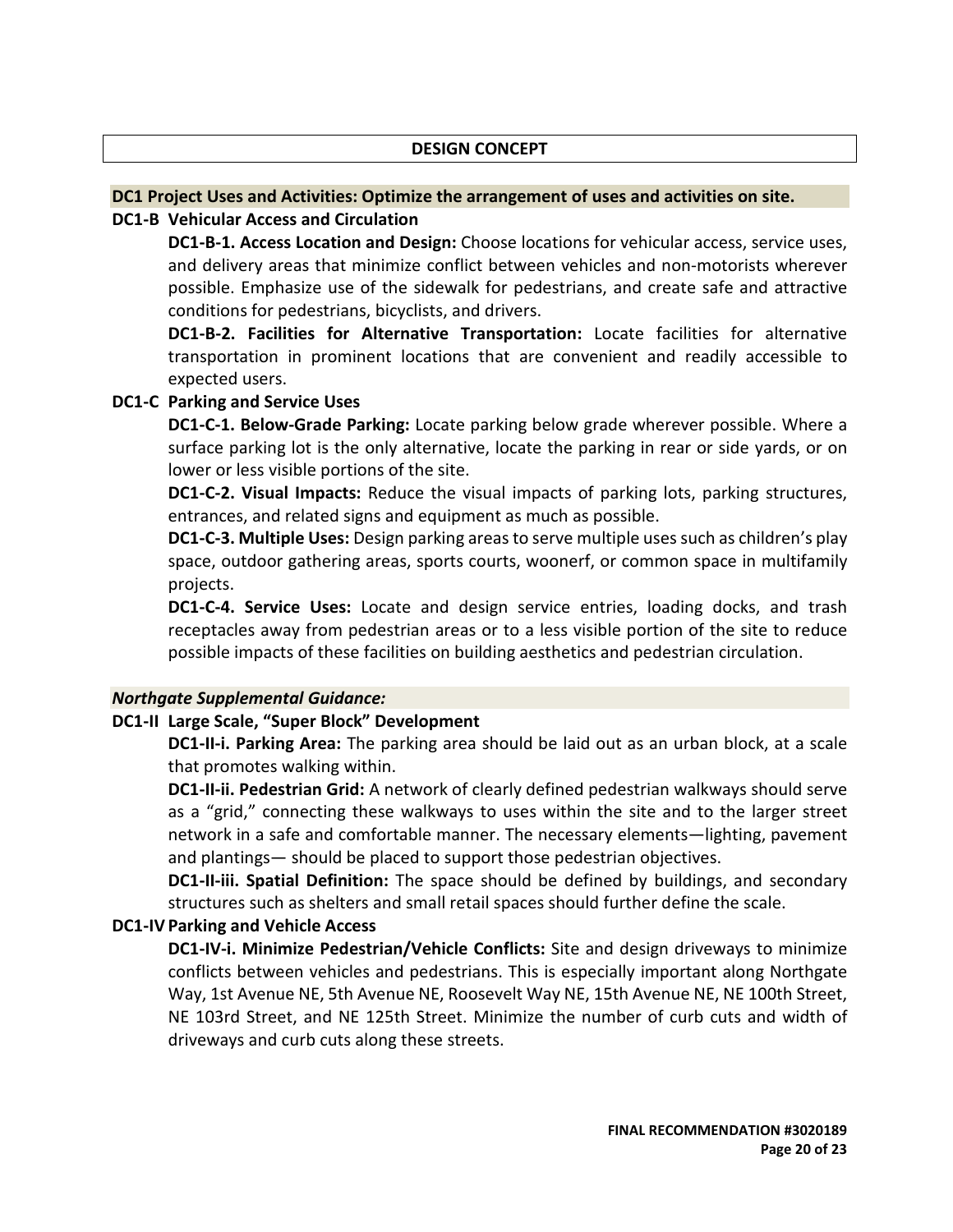**DC2 Architectural Concept: Develop an architectural concept that will result in a unified and functional design that fits well on the site and within its surroundings.**

## **DC2-A Massing**

**DC2-A-1. Site Characteristics and Uses:** Arrange the mass of the building taking into consideration the characteristics of the site and the proposed uses of the building and its open space.

**DC2-A-2. Reducing Perceived Mass:** Use secondary architectural elements to reduce the perceived mass of larger projects.

## **DC2-B Architectural and Facade Composition**

**DC2-B-1. Façade Composition:** Design all building facades—including alleys and visible roofs— considering the composition and architectural expression of the building as a whole. Ensure that all facades are attractive and well-proportioned.

**DC2-B-2. Blank Walls:** Avoid large blank walls along visible façades wherever possible. Where expanses of blank walls, retaining walls, or garage facades are unavoidable, include uses or design treatments at the street level that have human scale and are designed for pedestrians.

## **DC2-C Secondary Architectural Features**

**DC2-C-1. Visual Depth and Interest:** Add depth to facades where appropriate by incorporating balconies, canopies, awnings, decks, or other secondary elements into the façade design. Add detailing at the street level in order to create interest for the pedestrian and encourage active street life and window shopping (in retail areas).

**DC2-C-2. Dual Purpose Elements:** Consider architectural features that can be dual purpose— adding depth, texture, and scale as well as serving other project functions.

**DC2-C-3. Fit With Neighboring Buildings:** Use design elements to achieve a successful fit between a building and its neighbors.

## **DC2-E Form and Function**

**DC2-E-1. Legibility and Flexibility:** Strive for a balance between building use legibility and flexibility. Design buildings such that their primary functions and uses can be readily determined from the exterior, making the building easy to access and understand. At the same time, design flexibility into the building so that it may remain useful over time even as specific programmatic needs evolve.

# **DC3 Open Space Concept: Integrate open space design with the building design so that they complement each other.**

## **DC3-B Open Space Uses and Activities**

**DC3-B-1. Meeting User Needs:** Plan the size, uses, activities, and features of each open space to meet the needs of expected users, ensuring each space has a purpose and function.

**DC3-B-2. Matching Uses to Conditions:** Respond to changing environmental conditions such as seasonal and daily light and weather shifts through open space design and/or programming of open space activities.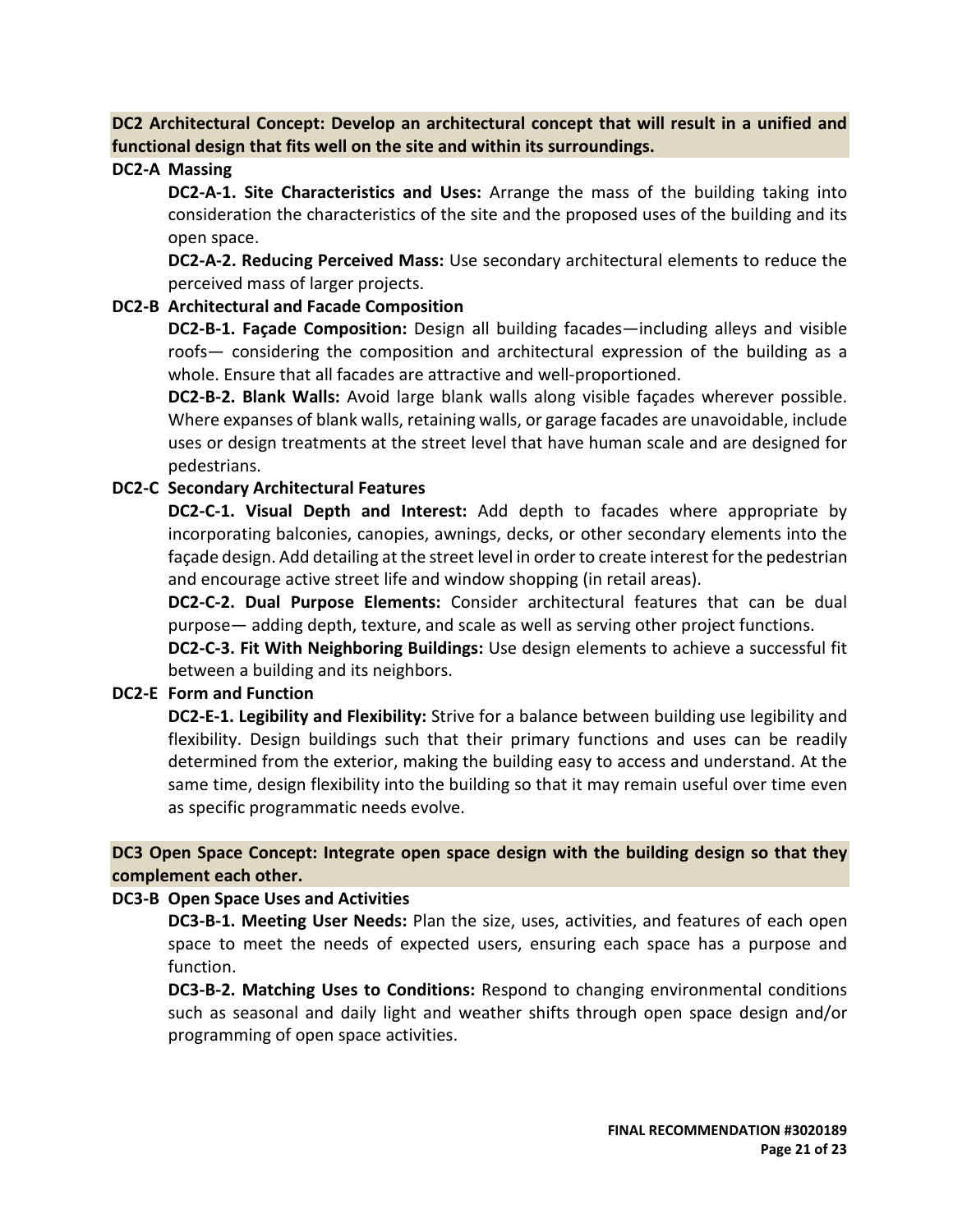**DC3-B-3. Connections to Other Open Space:** Site and design project-related open spaces to connect with, or enhance, the uses and activities of other nearby public open space where appropriate.

**DC3-B-4. Multifamily Open Space:** Design common and private open spaces in multifamily projects for use by all residents to encourage physical activity and social interaction.

# **DC4 Exterior Elements and Finishes: Use appropriate and high quality elements and finishes for the building and its open spaces.**

## **DC4-A Exterior Elements and Finishes**

**DC4-A-1. Exterior Finish Materials:** Building exteriors should be constructed of durable and maintainable materials that are attractive even when viewed up close. Materials that have texture, pattern, or lend themselves to a high quality of detailing are encouraged.

**DC4-A-2. Climate Appropriateness:** Select durable and attractive materials that will age well in Seattle's climate, taking special care to detail corners, edges, and transitions.

# **DC4-C Lighting**

**DC4-C-1. Functions:** Use lighting both to increase site safety in all locations used by pedestrians and to highlight architectural or landscape details and features such as entries, signs, canopies, plantings, and art.

**DC4-C-2. Avoiding Glare:** Design project lighting based upon the uses on and off site, taking care to provide illumination to serve building needs while avoiding off-site night glare and light pollution.

# **DC4-D Trees, Landscape, and Hardscape Materials**

**DC4-D-1. Choice of Plant Materials:** Reinforce the overall architectural and open space design concepts through the selection of landscape materials.

**DC4-D-2. Hardscape Materials:** Use exterior courtyards, plazas, and other hard surfaced areas as an opportunity to add color, texture, and/or pattern and enliven public areas through the use of distinctive and durable paving materials. Use permeable materials wherever possible.

**DC4-D-3. Long Range Planning:** Select plants that upon maturity will be of appropriate size, scale, and shape to contribute to the site as intended.

**DC4-D-4. Place Making:** Create a landscape design that helps define spaces with significant elements such as trees.

## **RECOMMENDATIONS**

## **BOARD DIRECTION**

The recommendation summarized above was based on the design review packet dated Monday, November 14, 2016, and the materials shown and verbally described by the applicant at the Monday, November 14, 2016 Design Recommendation meeting. After considering the site and context, hearing public comment, reconsidering the previously identified design priorities and reviewing the materials, the four Design Review Board members recommended APPROVAL of the subject design and departures with the following conditions: